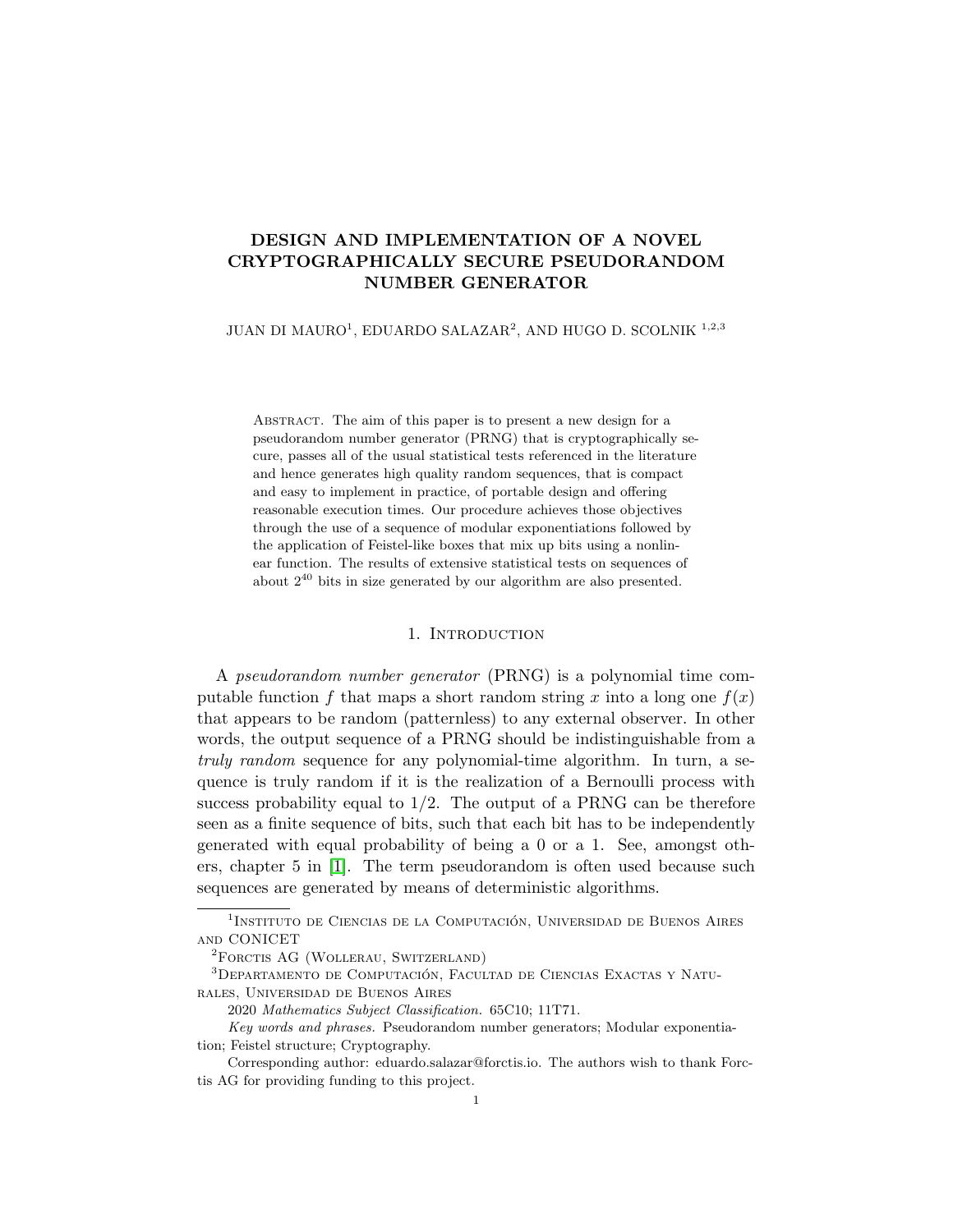The generation of *random sequences* is an essential ingredient for many scientific applications (for example, computer simulations, statistical sampling, stochastic optimization and cryptography, only to cite a few). There is a marked tendency amongst practitioners to focus on the speed at which random bits can be generated rather than on the true randomness of those bits. Still, there are many situations where the quality of generated random numbers has a more direct, and likely irreversible, impact on the system or processes to which they are applied. One such case are cryptographic systems, because the quality of such random bits determines how prone those systems are to a successful attack.

At this stage, the notion of unpredictability comes into play, meaning that a value should be very difficult to guess by an attacker. It has two sides to it: on the one hand, the knowledge of the first  $k$  elements of a sequence should make it infeasible to predict what the  $k+1$  element in that sequence would be with probability greater than 1/2 (known as forward unpredictability or next-bit test; on the other, it should also be impossible to determine the seed used by an algorithm from the knowledge of any sequence of bits generated by it (or backward unpredictability). But, if all the practitioner has at hand is a deterministic algorithm and digital hardware, generating a true random sequence becomes a hard problem.

Perhaps the obvious choice would be to use one (or ideally, several) statistical test(s) to determine whether a random sequence generated by a computer algorithm is as random as it could possibly be, given it is generated by a finite-state machine. Many competing protocols (a structured group of tests, or a battery as they are often called) have been so far designed, that in addition are also freely available. The suites most frequently referenced in the literature are outlined below, together with the respective links and in no particular order of preference (all URLs are live as of March 2022).

- NIST SP 800-22 Rev. 1a Link: <https://bit.ly/2SabnGS>
- TestU01 by P. L'Ecuyer and R. Simard Link: <https://bit.ly/2RORndG>
- Practically Random, popularly known as PractRand Link: <https://bit.ly/2S957Pu>
- Random Bit Generators Tester or RaBiGeTe Link: <https://bit.ly/2uYpGGk>
- Diehard by George Marsaglia Link: <https://bit.ly/2UsVwWJ>
- DieHarder by Robert Brown, a cleaned up and enhanced version of Marsaglia's Diehard Link: <https://bit.ly/2On5O6C>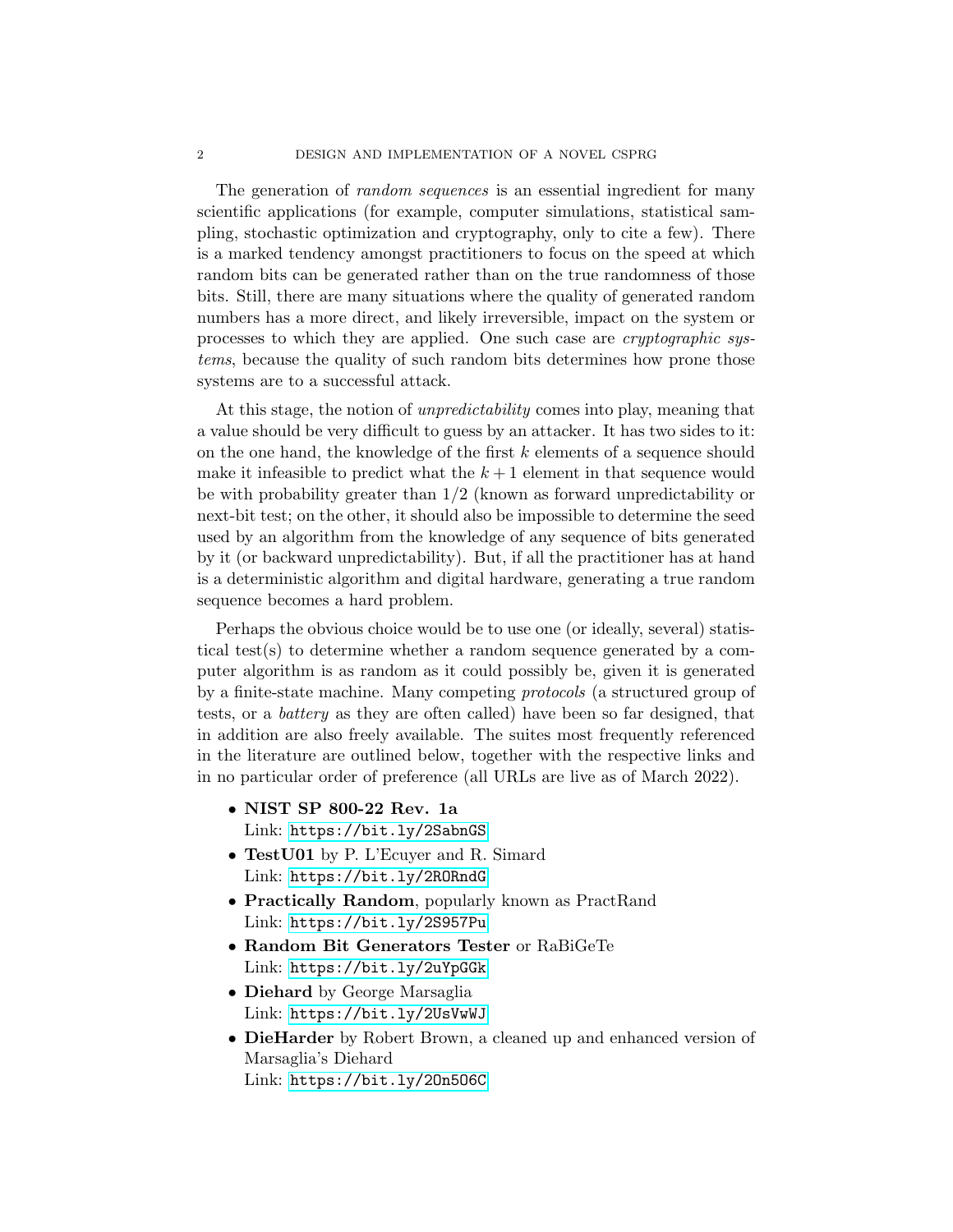Unfortunately, none of those tests can really *prove* that a sequence is *truly* random. Why? Because it is rather simple to generate bits that could pass statistical tests for randomness and yet are also perfectly predictable. This can be seen through a trivial, almost absurd example: a string made of N repetitions of the number sequence 0123456789. Intuitively, in a random sequence the digits 0 to 9 should appear with approximately equal frequency; in other words, the underlying distribution of digits should be approximately  $U(0, 9)$ . It is easy to see this condition holds (as a sequence generated in this way has N  $0's, N_1's, \ldots, N_9's$  yet it can be also easily argued that such sequence is perfectly predictable. This happens because the generated sequence uses a *low entropy* source; or to be more precise, this particular statistical check for randomness is completely blind to the source of entropy used to generate the sequence.

The reader might now be tempted to ask the following question: how can it be guaranteed that a sequence is both patternless and unpredictable? An answer was proposed by A. Kolmogorov, G. Chaitin and R. Solomonoff, who independently reasoned that any sequence computed in a finite state machine cannot be truly random in the sense of the theoretical definitions of randomness [as explained, for instance, in  $[2]$ ]. On that basis, a definition (now widely known as Kolmogoroff complexity) has been proposed: a sequence (a series of numbers, symbols or both) is random if the smallest algorithm  $K(x)$  capable of specifying it to a computer has about the same number of bits |x| of information as the series x itself. [see [\[3\]](#page-21-2)]

Following this definition, sequences should not be considered random when  $K(x) \ll x$ , that is, when an algorithm K can be described (in other words, written) using substantially fewer bits than the sequence it generates as output. In other words, to be considered as random a sequence must be incompressible. But, once again, there is a catch: Kolmogorov complexity cannot be computed. Why? Because one can never be completely sure to have found the shortest (computer) program capable of describing a string of length  $x$ . Despite this practical inconvenience the principle is still conceptually very relevant.

The preceding discussion simply highlights the importance of understanding that passing any battery of statistical tests is simply not enough. The fact is that the majority of generators shown in [\[6\]](#page-21-3) including, amongst them, the popular Mersenne Twister (the standard, and most widely used version, is MT19937, 32-bit) fail some statistical tests of randomness, at least when examined using the protocols enumerated above, and are unsuitable for cryptographic applications straight out of the box. Hence Matsumoto and Nishimura, authors of the Mersenne algorithm, explicitly suggest in their original paper [\[4\]](#page-21-4) to include hashings as a fool-proof mechanism to make their generator cryptographically secure. It should also not be too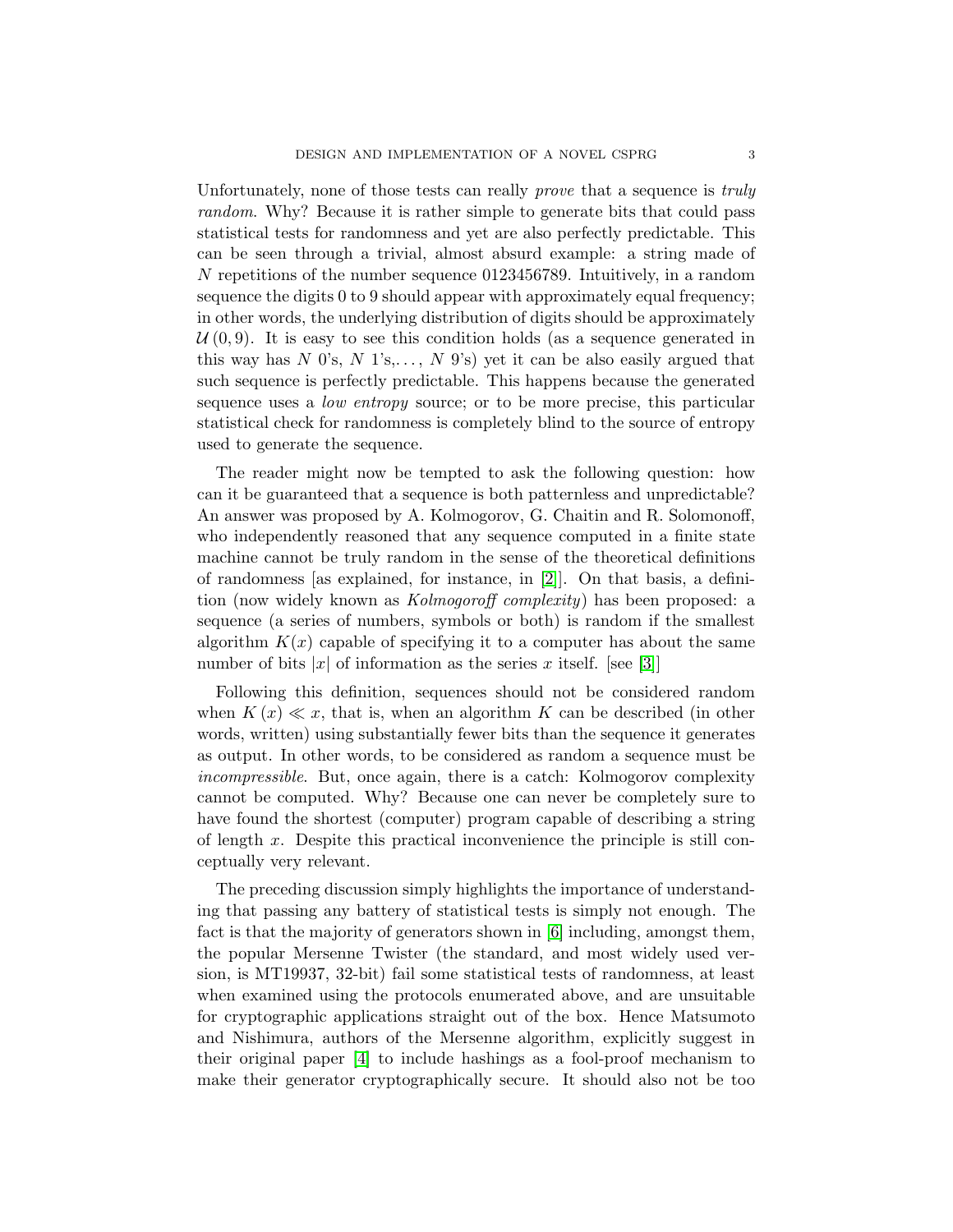difficult to note that a hashing routine can be easily added as the final step to any PRNG, not just to the Mersenne Twister. Hashing functions might be quite useful for this task, however, in the end they just serve to hide weaknesses that might be otherwise present.

Taking all of the above into account, our aim was to develop a PRNG that is (a) statistically sound; and (b) relies on the intractability of a number-theoretic problem to provide cryptographic security. What is known as a cryptographically secure pseudorandom number generator (abreviated CSPRNG).

# 2. Preliminary considerations

There are many important papers in this specific field, for instance [\[13\]](#page-21-5) and generalizations seeking to extract bits from different pseudorandom sources. Several authors have proposed using modular exponentiations as a mechanism to generate pseudorandom numbers, like the Blum-Micali algorithm [\[14\]](#page-21-6) which extracts one bit per iteration. Despite being very important theoretical contributions, all share a major drawback: they are very slow for practical applications, even if one considers increasing the number of output bits as in  $|15|$ .

Bearing all of this in mind, we found [\[5\]](#page-21-8) of particular interest because it presents several remarkable (and rather easy to implement) ideas. Our approach explored the possibilities of using consecutive modular exponentiations, both in simple and multiple precision. Soon it became clear that by simply using only modular exponentiations some undesirable statistical problems persisted. Recalling the Feistel cipher that was used in the DES (Data Encryption Standard), although in DES with a very poor nonlinear function [refer to [\[1\]](#page-21-0) for a detailed discussion], we designed a generalized version, based on a different nonlinear function to generate the final output after each iteration (see Algorithm [1](#page-5-0) below).

# 3. The proposed algorithm

We now provide some preliminary comments regarding our design. For any given seed,  $v = 1, ..., V$  initial safe primes  $p_v \in \mathcal{P}$  are either retrieved from a pre-calculated table (storing, for example, one million safe primes) or generated as needed. In practical applications, our advice is for  $V \geq 4$ . Recall that safe primes are primes  $p > 2$  such that  $(p-1)/2$  is also a prime.

When using a table of safe primes, indices refer to a subset of that table. If the safe primes are otherwise generated with each run, we propose to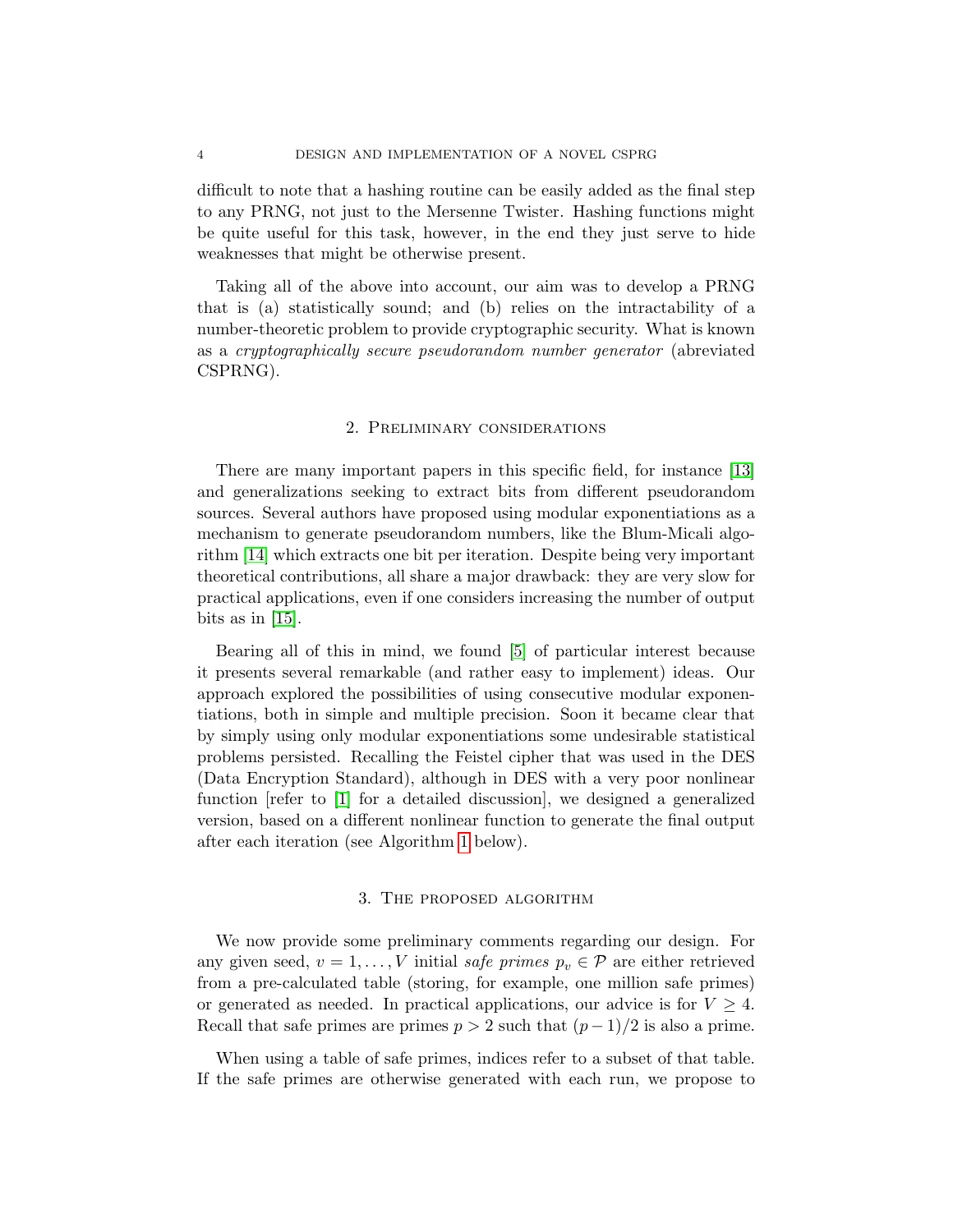compute them within a certain interval, not necessarily arbitrary. Those primes change throughout the number generation process.

The generators for  $\mathbb{Z}_p^*$ , if required, can be fixed or calculated according to the following results [see [\[16\]](#page-21-9)].

- If  $p \ge 7$  is a safe prime, then  $q = p |\sqrt(p)|^2$  is a generator.
- If  $p \geq 7$  is a safe prime, for every integer z that satisfies the inequalities  $2 \leq z \leq p-2$ ,  $g = (p-z^2) \mod p$  is a generator.

In line [15](#page-5-1) of Algorithm [1](#page-5-0) note that t has to be set bearing in mind the number of hard bits of the one-way function in a Blum-Micali scheme. Here, as the primes  $p_{i_0}, \ldots, p_{i_{s-1}}$  are intended to be small and (in accordance with the discussion in the next section) we only regard  $g^x \mod (q)$  as the oneway function and not the composition of the s exponentiations beginning in line  $|11|$  $|11|$  $|11|$ . So the same considerations about hard bits in [\[15\]](#page-21-7) apply here and we can take  $t = \log q - k$ . Also,  $w_1$  in Algorithm [1](#page-5-0) and  $w_2$  in Algorithm [2](#page-6-0) are two integers such that  $0 < w_1, w_2 < p$ .

Our PRNG can therefore be seen as an application from  $\{0,1\}^{\ell}$  to  $\{0,1\}^L$ that maps a bit string w composed by a seed  $0 \le x \le 2^{32}$  and a set of indexes  $i_0, \ldots, i_{s-1}$  with  $0 \le i_j \le |\mathcal{P}| - 1$  to a bit string v of length L. Hence, if  $|\mathcal{P}| = 2^r$  then  $|w| \leq \ell = k + sr$  and  $L = k(m-1)M_R$  (we choose  $M_R = 2^{11}$ ) and note that  $z_1$  in line [17](#page-5-3) is not used to produce the output).

Concerning the change of base, the simplest option is to use an iteration counter. There are, of course, more sophisticated alternatives, such as chaotic functions, non-linear mappings or oscillators (even if based on some form of deterministic input). In practice, we have nevertheless found that an iteration counter is enough to deliver robust sequences.

Important remark – The word *randomly* on line  $|7|$  $|7|$  $|7|$  in Algorithm [1](#page-5-0) can be made precise by replacing it with the following:

- Do the steps from  $\boxed{9}$  $\boxed{9}$  $\boxed{9}$  to  $\boxed{16}$  $\boxed{16}$  $\boxed{16}$ .
- Let  $i_j \leftarrow f(z_j, p_{i_{s-1}})$  for  $j = 0, ..., s 1$ .

in order to allow the s indexes to be obtained by the same process that generates the random values.

Finally, the exponents  $e_1$  and  $e_2$  are suitably chosen to make the non-linear function in line [10](#page-5-7) of Algorithm [1](#page-5-0) different to the non-linear function in Algorithm [2](#page-6-0). The binary representation of the exponents have only two 1's allowing for a fast evaluation of the modular exponentiation.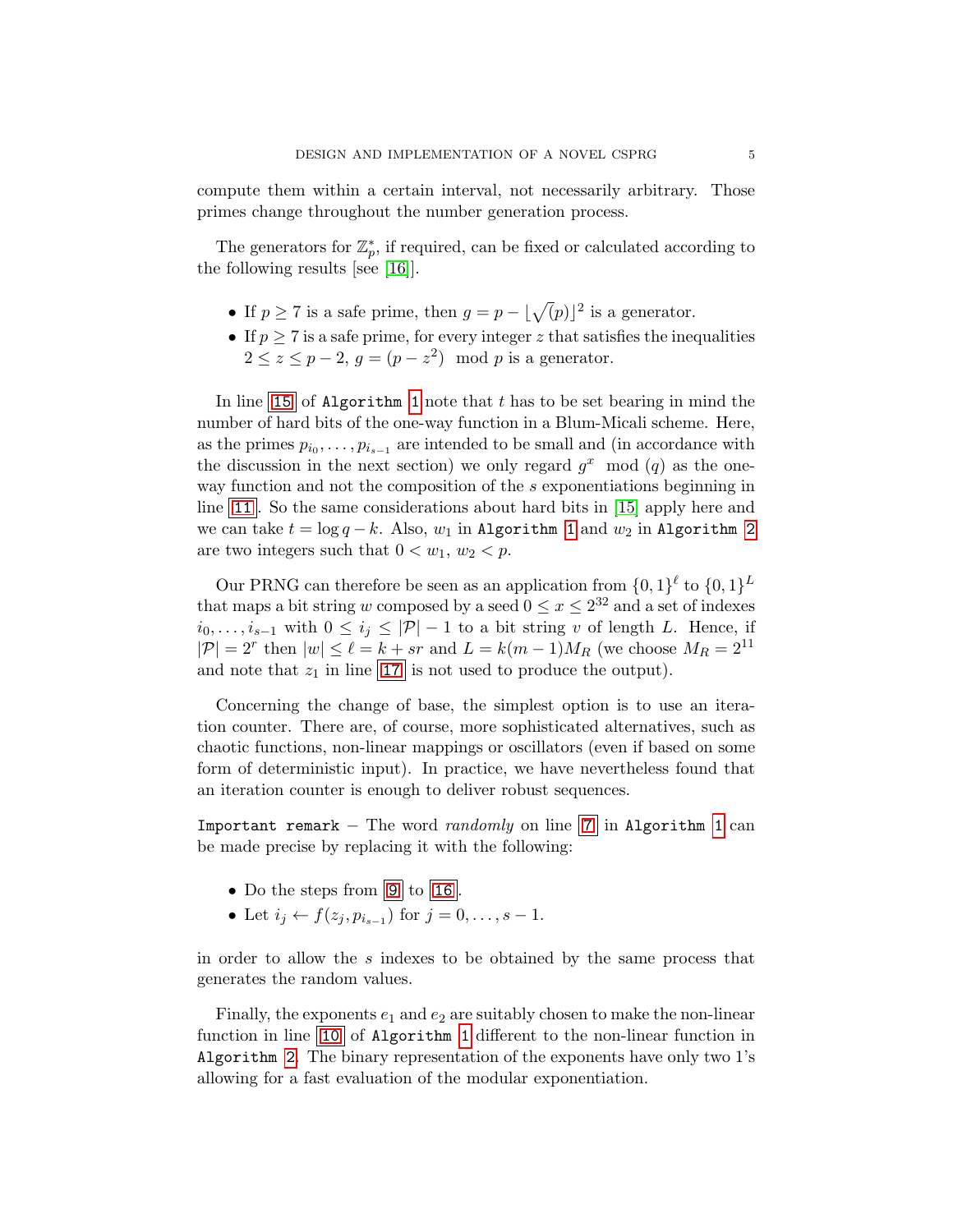<span id="page-5-0"></span>Algorithm 1  $PRNG(n, x_0, \{i_0, \ldots, i_{s-1}\}, s)$ 

# REQUIRE (as parameters) :

<span id="page-5-5"></span><span id="page-5-4"></span> $M_R$  = max number of elements generated for a subset of indexes.  $nrounds =$  the number of Feistel-like rounds.  $q = a$  big safe prime (in practice, *big* implies a prime  $\geq 1024$  bits).  $g = a$  generator of  $\mathbb{Z}_q^*$ .  $\mathcal{P} =$  a set of safe primes of size k in bits (where  $k \geq 32$ ).  $n =$  the number of random elements to generate.  $x_0 =$  an initial element.  $\{i_0, \ldots, i_{s-1}\} \subset \{0, \ldots, |\mathcal{P}|-1\} = \text{a set of indexes.}$ 1: Let  $t \leftarrow \log_2 q - k$ . 2: p a safe prime of length in bits greater than k, a a generator of  $\mathbb{Z}_p^*$ 3:  $e_1 \leftarrow 17, e_2 \leftarrow 9$ 4:  $i \leftarrow 0$ 5: while  $i < n$  do 6: if  $i > 0$  and i mod  $M_R \equiv 0$  then 7: Obtain randomly s indexes  $\{i_0, \ldots, i_{s-1}\} \subset \{0, \ldots, |\mathcal{P}|-1\}.$ 8: end if 9:  $w_1 \leftarrow aw_1 \mod p$ . 10:  $x_0 \leftarrow x_0 + w_1 \mod p_{i_0}$ 11: **for**  $j = 1, ..., s - 2$  do 12:  $x_j \leftarrow x_{j-1}^{e_1} \mod p_{i_j}$ 13: end for 14:  $x \leftarrow x_{s-3} | x_{s-2}$ . {The bar "|" is the bit concatenation operator} 15: Discard the first bit of  $g^x$  mod q and let z be the t least significant bits that remains. 16: Let  $z_1, \ldots, z_m$  be integers of length k such that  $z = z_1 | \ldots | z_m$ . 17:  $x_0 \leftarrow f(z_1, p_{i_{s-1}})$ 18: **for**  $j = 2, ..., m$  **do** 19:  $y_i \leftarrow f(z_j, p_{i_{s-1}})$ 20:  $i \leftarrow i + 1$ . 21: end for 22: end while 23: return  $\{y_i\}_{i=1}^n$ 

# <span id="page-5-7"></span><span id="page-5-6"></span><span id="page-5-3"></span><span id="page-5-2"></span><span id="page-5-1"></span>4. Security of the PRNG

Let  $P$  be a set of safe primes, as described before. The seed space is given by the size of the primes and the initial value  $x_0$ . If  $2^r = |\mathcal{P}|$  and the elements of  $P$  are of k bits of size, then the key length is equal to  $2^{k+sr}$ . In order to achieve a complexity equivalent to a key length of 128 bits, for  $k = 32$  and since  $r = 21$  (because there are around  $2^{21}$  safe primes of 32 bits) the number of primes and indexes must be at least  $s = 6$ .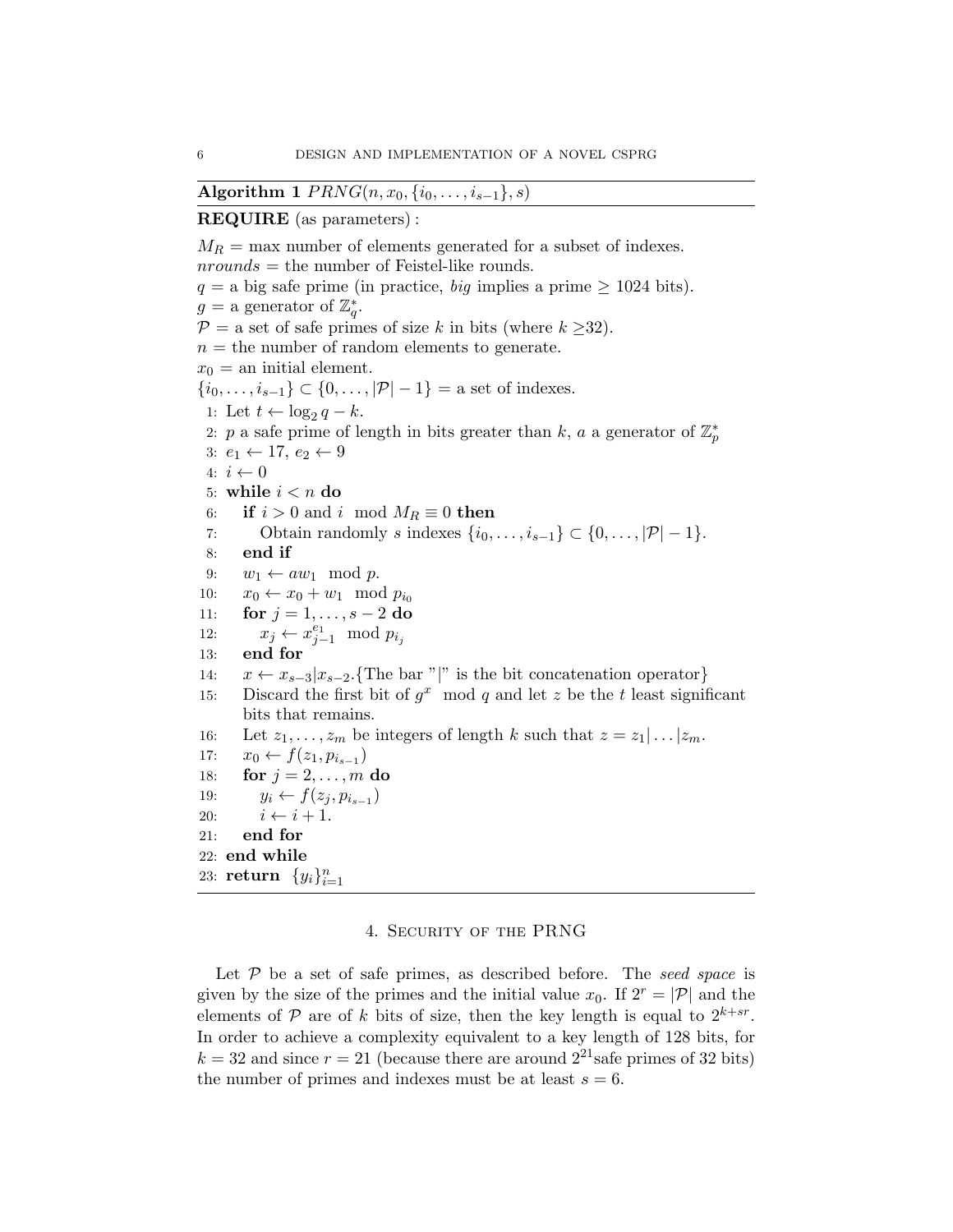<span id="page-6-0"></span>**Algorithm 2** Feistel-like box iterations  $f(x, n)$ 

1:  $r_0 \leftarrow x[k/2 + 1, k] \{x[i, k] \text{ are the bits } i, i + 1, \ldots, k \text{ of } x\}$ 2:  $l_0 \leftarrow x[0, k/2]$ 3: for  $i = 1, \ldots,$  nrounds do 4:  $l_1 \leftarrow r_0$ 5:  $w_2 \leftarrow aw_2 \mod p$ 6:  $x \leftarrow (w_2 + (r_0 \oplus l_0))^{e_2} \mod n$ 7:  $x \leftarrow (l_0 \oplus x)$ 8:  $r_1 \leftarrow x[0, k/2]$ 9:  $x \leftarrow l_1|r_1$ 10:  $l_0 \leftarrow l_1, r_0 \leftarrow r_1$ 11: end for 12:  $return x$ 

Shifting our focus on cryptographic security and for the sake of completeness, it is useful to recall at this stage the Discrete Logarithm Problem (hereafter DLP).

Discrete Logarithm Problem  $-$  Given  $g, z, n \in \mathbb{Z}$  find  $x$  such that  $g^x \equiv z$ mod  $q$  if such an  $x$  exists.

It is important to note here that the primes  $p_{i_0}, \ldots, p_{i_{s-1}}$  remain hidden to an external observer. Even assuming that an attacker is able to extract them by means of cryptoanalysis, line  $|15|$  $|15|$  $|15|$  in Algorithm [1](#page-5-0) generates a series of output bits that are simultaneously hard with respect to the modular exponentiation  $g^x$  mod q. Consequently, predicting those bits is at least as hard as solving the DLP for those numbers.

The procedures that attempt to solve the DLP problem can be classified into different categories. There are algorithms for general groups without special characteristics like the Baby-step Giant-step algorithm [according to [\[7\]](#page-21-10) due originally to D. Shanks]; Pollard's rho factoring algorithm [\[8\]](#page-21-11); methods for finite groups whose orders have no large prime factors as Pohlig-Hellman's [\[9\]](#page-21-12); and the subexponential algorithms like Adleman's index calculus, that use the Chinese Remainder Theorem [\[10\]](#page-21-13) and Gordon's Number Field Sieve.

We focus on the case when  $n$  is a prime number, and all those algorithms share the fact that complexity increases if  $n-1$  has large factors. This lends support to the use of safe primes, because  $p-1$  has a factor of order p. To have any chance at solving the DLP problem, an attacker should at a minimum know both the prime and the generator being used.

4.1. Security bounds. Let us denote by RG the PRG given in [\[11\]](#page-21-14) but rewrite the procedure offered to generate random bits. Let  $p$  be a strong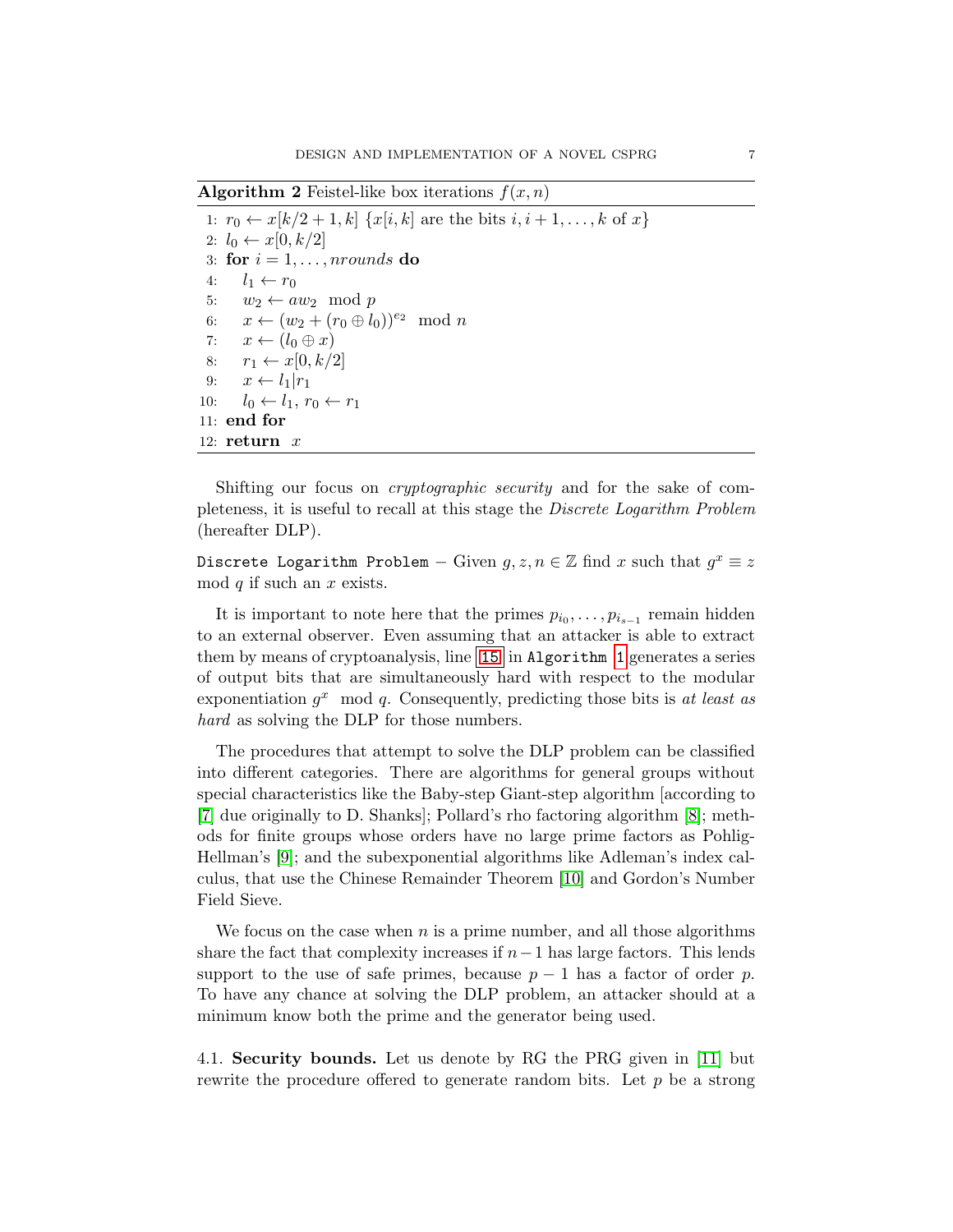prime of *n* bits and *g* a generator of the group  $\mathbb{Z}_p^*$ . Let  $t = n - c = 2^l$  where c is a quantity that grows faster than  $\log_2 n$ ; that is,  $c = \omega(\log_2 n)$  and as usual we take  $c = 128$  for a 1024 bit prime p.

Algorithm 3 RG generator

Require:  $x_0 \in \mathbb{Z}_{p-1}$  as seed,  $n > 0$  (number of random words to output). for  $i = 1, \ldots, n$  do Let  $\hat{g} \leftarrow g^t \mod p$ Let  $b_1$  be the first bit of  $x_{i-1}$ Let  $x_i = \hat{g}^{x_{i-1}div t} g^{b_1}$ Let  $r_i$  be the  $t - 1$  least significant bits of  $x_i$  after discharging the first (left) bit. end for Output  $r_1, \ldots, r_n$ 

Our generator uses RG as a subroutine, as can be easily seen in line 15 of [1.](#page-5-0) We will prove here that, actually, this RG generator provides an upper bound of the security of our PRG. The proof is a mild reduction strategy that builds an adversary for RG from an adversary to our generator.

In passing, note that some minor calculations are needed to map line 15 of our Algorithm to the RG. Those calculations are polynomially bounded in the length of  $n$ , meaning that the map between line 15 of our algorithm and the RG is a polynomial map. Therefore, the operations needed to compute line 15 of our generator (using RG as a subroutine) are bounded by  $p(\log n)$ for some polynomial p. Details are given in the Appendix.

We recall here the notion of a secure pseudo-random function for convenience. A pseudo-random function (or PRF for short) is a family of mappings from some space  $\mathcal X$  to another set  $\mathcal Y$ . The members of the family can be indexed by a set of keys K, so, given  $k \in \mathcal{K}$  the elements  $f_k$  of the family can be written as  $F(k, \cdot)$ , and the entire family can be defined as

(1) 
$$
PRF = \{F(k, \cdot) : \mathcal{X} \to \mathcal{Y} \mid k \in \mathcal{K}\}
$$

(note that  $X$  could be equal to  $Y$  although that does not imply that both functions are permutations). Usually, the set of all functions from  $\mathcal X$  to  $\mathcal Y$ is written as  $Funcs[\mathcal{X}, \mathcal{Y}]$  so a PRF is a (special) subset of  $Funcs[\mathcal{X}, \mathcal{Y}]$ .

In turn, a PRF is deemed secure if there is no adversary that can tell the difference between  $F(k, \cdot)$  and any random function in  $Funcs[\mathcal{X}, \mathcal{Y}]$  provided, of course, that  $k \in \mathcal{K}$  is randomly chosen. We will not provide a more formal definition, to keep with the pace of the presentation; the interested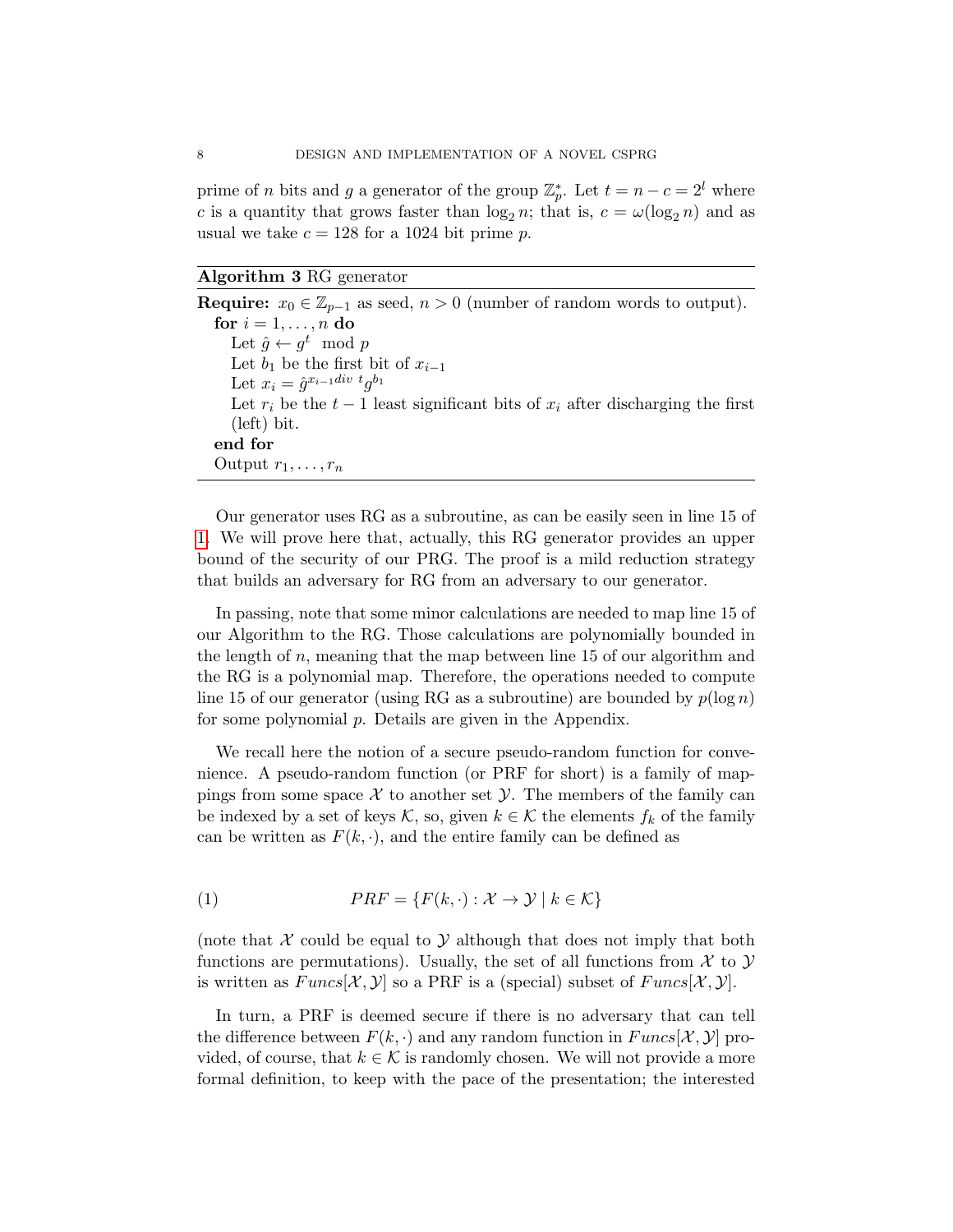reader can look at [\[12\]](#page-21-15), Definition 4.1.1, which is the one that we will use in this paper.

The advantage of an adversary  $A$  when differentiating between the families F and  $Funcs[\mathcal{X}, \mathcal{Y}]$  after evaluating Q elements of its choice is written as  $PRFadv[A, F]$ . We say that the PRF F is secure if that advantage is negligible.

By strengthening the restrictions under which and adversary and its challenger interact, we can relax the conditions over the PRF. Hence, if an adversary is only allowed to query random points in the domain of the PRF family then the PRF is weakly-secure when such advantage, written as  $PRFadv_{weak}[\mathcal{A}, F]$ , is negligible.

An important point to note is that a secure PRF is also a weakly-secure PRF, however the reverse implication does not generally hold. In practice, finding a weakly-secure PRF is supposed to be far easier than finding a secure PRF.

The family of functions that algorithm 2 represents, denoted by

(2) 
$$
\{f(p, \cdot) : \{0,1\}^k \to \{0,1\}^k \mid p \text{ as a} \text{f} \text{e} \text{prime} \leq 2^k\}
$$

is therefore a PRF. Moreover, our PRG design does not rely on this particular function but only on a property of this function, which we use in step 17 of [1.](#page-5-0) With all of this in mind let's now state the following

**Theorem 1.** If the RG generator is secure and the family of functions f is secure, then the PRG called G given by [1](#page-5-0) is secure.

Important remark – This Theorem relies on the fact that for every polynomial-time adversary  $A$  to G there exists an adversary  $B$  to the RG and an adversary  $\mathcal{B}'$  to the PRF  $f$  which are elementary wrappers around A, such that

$$
PRGadv[\mathcal{A}, G] \leq PRGadv[\mathcal{B}, RG] + PRFadv_{weak}[\mathcal{B}', f]
$$

We now proceed by building our proof using sequence of games describing the interaction between a challenger  $Ch$  and the adversary  $\mathcal{A}$ .

Proof. Let Game 0 be defined by the following sequence of steps:

- (1) The challenger receives  $x_0$  from A.
- (2) The challenger runs one round of the generator (the lines 9 to 21 of Algorithm [1\)](#page-5-0) with  $y_1, \ldots, y_m$  as the result.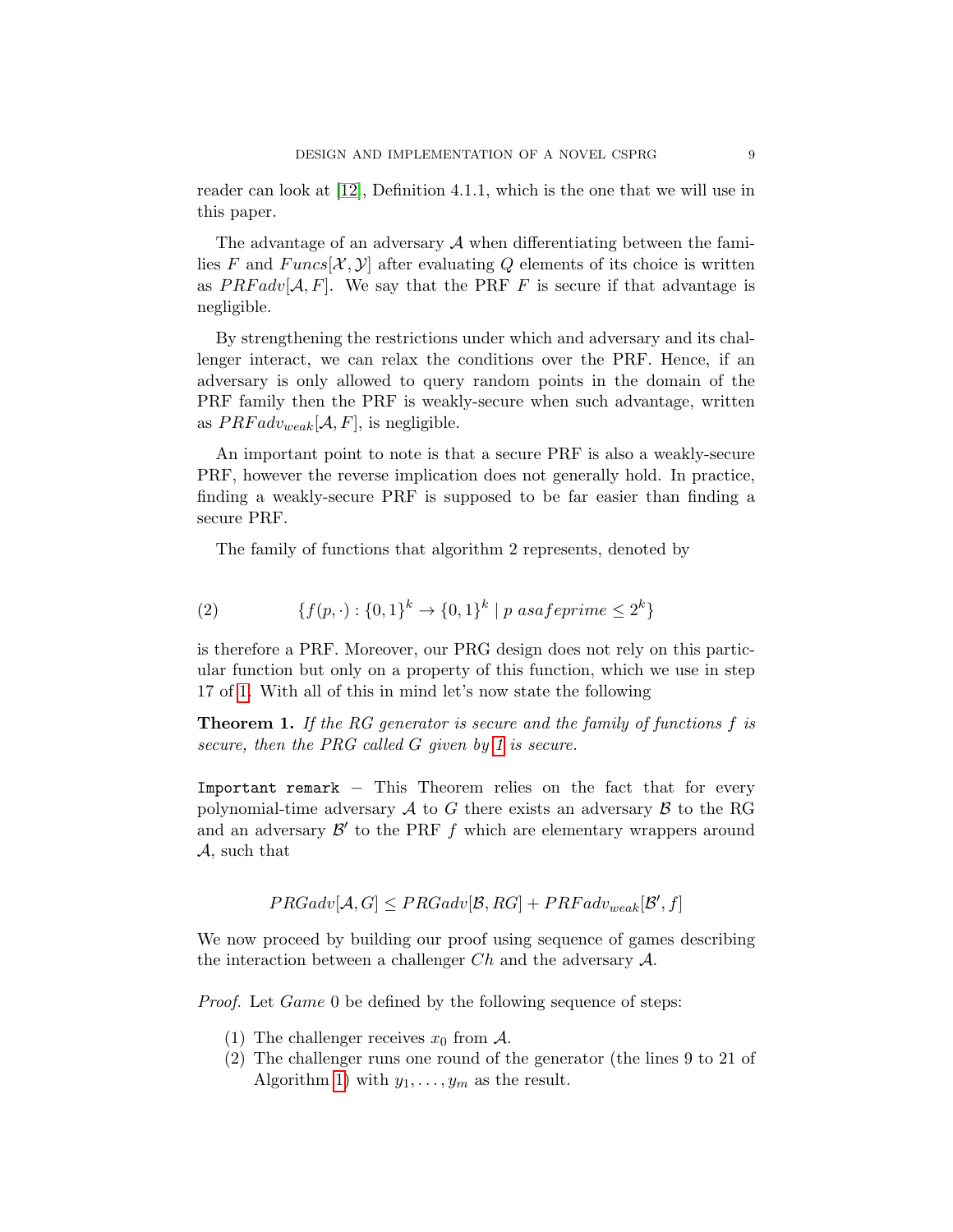- (3) The challenger sends  $y_1, \ldots, y_m$  to A.
- $(4)$  A outputs one bit b.

In turn, Game 1 proceeds as follows:

- (1) The challenger receives  $x_0$  from A.
- (2) The challenger sets  $r_1, \ldots, r_m$  as random elements of  $\{0, 1\}^k$ .
- (3) The challenger runs one round of the generator (lines 9 to 21 of Algorithm [1\)](#page-5-0). For  $i = 1, ..., m$  it replaces  $z_i$  with  $r_i$  in line 16. Let  $y_1, \ldots, y_m$  be the result.
- (4) The challenger sends  $y_1, \ldots, y_m$  to A.
- $(5)$  A outputs one bit b.

Finally, Game 2 evolves according to the following sequence:

- (1) The challenger receives  $x_0$  from A.
- (2) The challenger sets  $r_1, \ldots, r_m$  as random elements of  $\{0, 1\}^k$ .
- (3) The challenger runs one round of the generator (the lines 9 to 21 of Algorithm [1\)](#page-5-0). Let  $y_1, \ldots, y_m$  be the result.
- (4) The challenger sends  $r_1, \ldots, r_m$  to A (it replaces  $y_i$  with  $r_i$ ).
- $(5)$  A outputs one bit b.

Let  $W_i$  be the event where A answers 1 in *Game i*. It becomes clear that

(3) 
$$
PRGadv[\mathcal{A}, G] = |Pr[W_0] - Pr[W_2]|
$$

and that the above equation can be rewritten as

(4) 
$$
PRGadv[\mathcal{A}, G] = |Pr[W_0] - Pr[W_1] + Pr[W_1] - Pr[W_2]|
$$

from where the upper bound

<span id="page-9-0"></span>(5) 
$$
PRGadv[\mathcal{A}, G] \le |Pr[W_0] - Pr[W_1]| + |Pr[W_1] - Pr[W_2]|
$$

follows easily.

Let  $A$  be a polynomial-time adversary to  $G$ , and  $B$  be a procedure that acts as a challenger to  $A$  and as an adversary to RG. It follows the sequence given below:

- (1) Receives  $x_0$  from A.
- (2) Runs Algorithm [1](#page-5-0) from lines 9 to 14.
- (3) Queries the RG challenger using  $x$  as seed.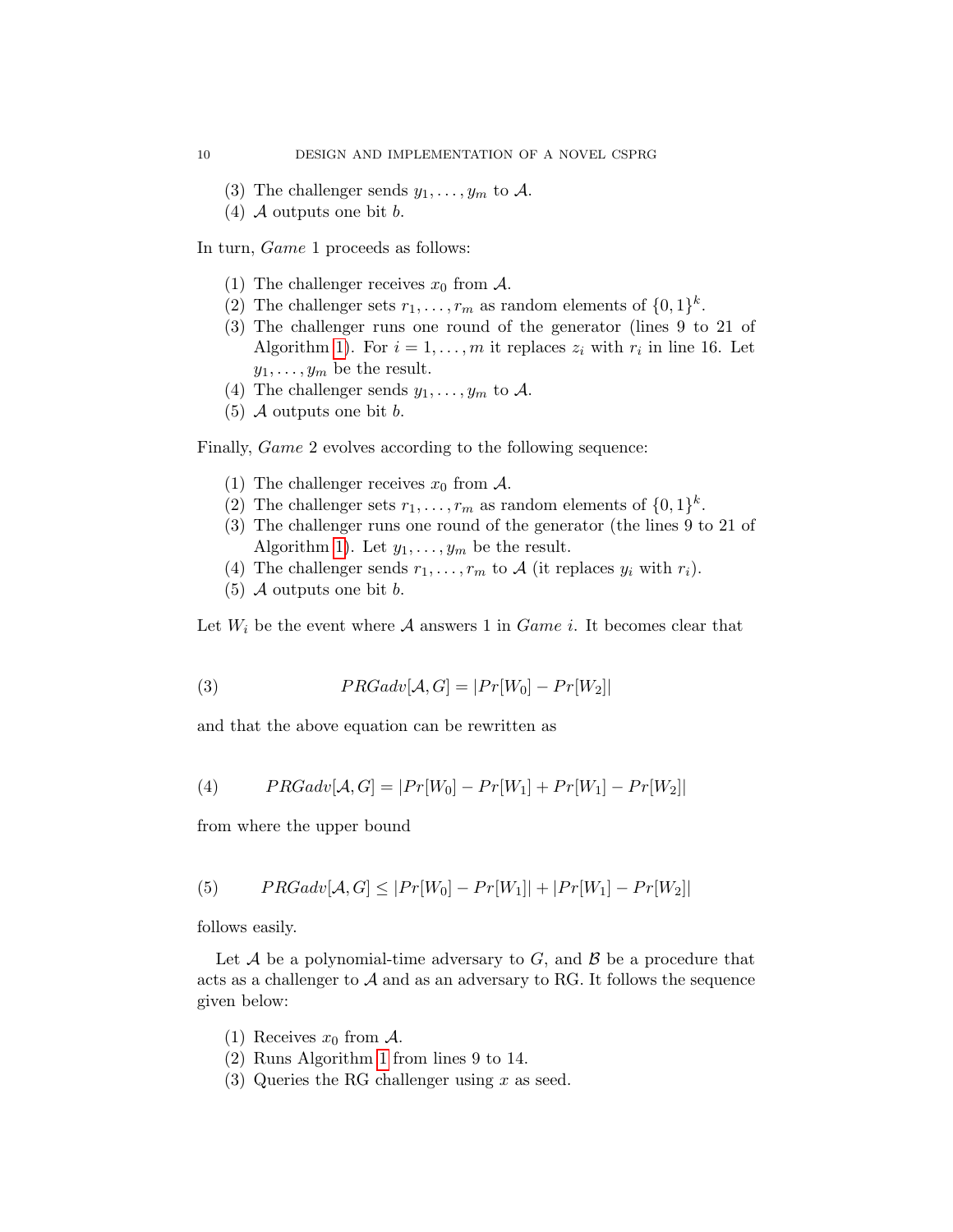- (4) Upon receiving z' from the challenger, generates  $z \leftarrow z'$  and continues with Algorithm [1](#page-5-0) from line 15.
- (5) Let  $y_1, \ldots, y_m$  be the result. Send  $y_1, \ldots, y_m$  to A.
- (6) Output whatever  $\mathcal A$  outputs.

In this scenario, it can be seen that

<span id="page-10-0"></span>(6) 
$$
PRGadv[\mathcal{B}, RG] = |Pr[W_0] - Pr[W_1]
$$

By the same token, let  $\mathcal{B}'$  be an adversary to the PRF  $f$  acting as a challenger to  $A$ . Now  $B'$  runs the following sequence of steps:

- (1) Receives  $x_0$  from A.
- (2) Runs Algorithm [1](#page-5-0) from lines 9 to 16.
- (3) Makes m queries to the PRF challenger with  $z_1, \ldots, z_m$ .
- (4) Upon receiving  $y_1, \ldots, y_m$  from the challenger, send  $y_1, \ldots, y_m$  to A.
- (5) Output whatever  $\mathcal A$  outputs.

As a result, we have that

(7) 
$$
PRFadv[\mathcal{B}', f] = |Pr[W_1] - Pr[W_2]|
$$

Moreover, since  $\mathcal{B}'$  cannot control the sequence  $z_1, \ldots, z_m$  sent to the challenger, the above equation can be made even tighter. In fact,

<span id="page-10-1"></span>(8) 
$$
PRFadv_{weak}[\mathcal{B}', f] = |Pr[W_1] - Pr[W_2]|.
$$

The proof then follows by  $(5)$ ,  $(6)$  and  $(8)$ .

4.2. Stretch bounds. In addition to the above security bound, we will also prove here that our generator can extract more bits than the exponential generator given in [\[11\]](#page-21-14) and still remain secure, provided that some conditions on the Feistel-like function hold.

Suppose that we stretch our output by one word, that is, in line 15 of Algorithm [1](#page-5-0) we keep the  $t+k$  least significant bits. Let  $G^*$  be that generator. Our main result is that the stretch keeps the generator safe provided that f is a secure PRF even when the adversary has access to an oracle for computing any member of f at random  $m = t/k$  points (except, of course, the challenge value).

□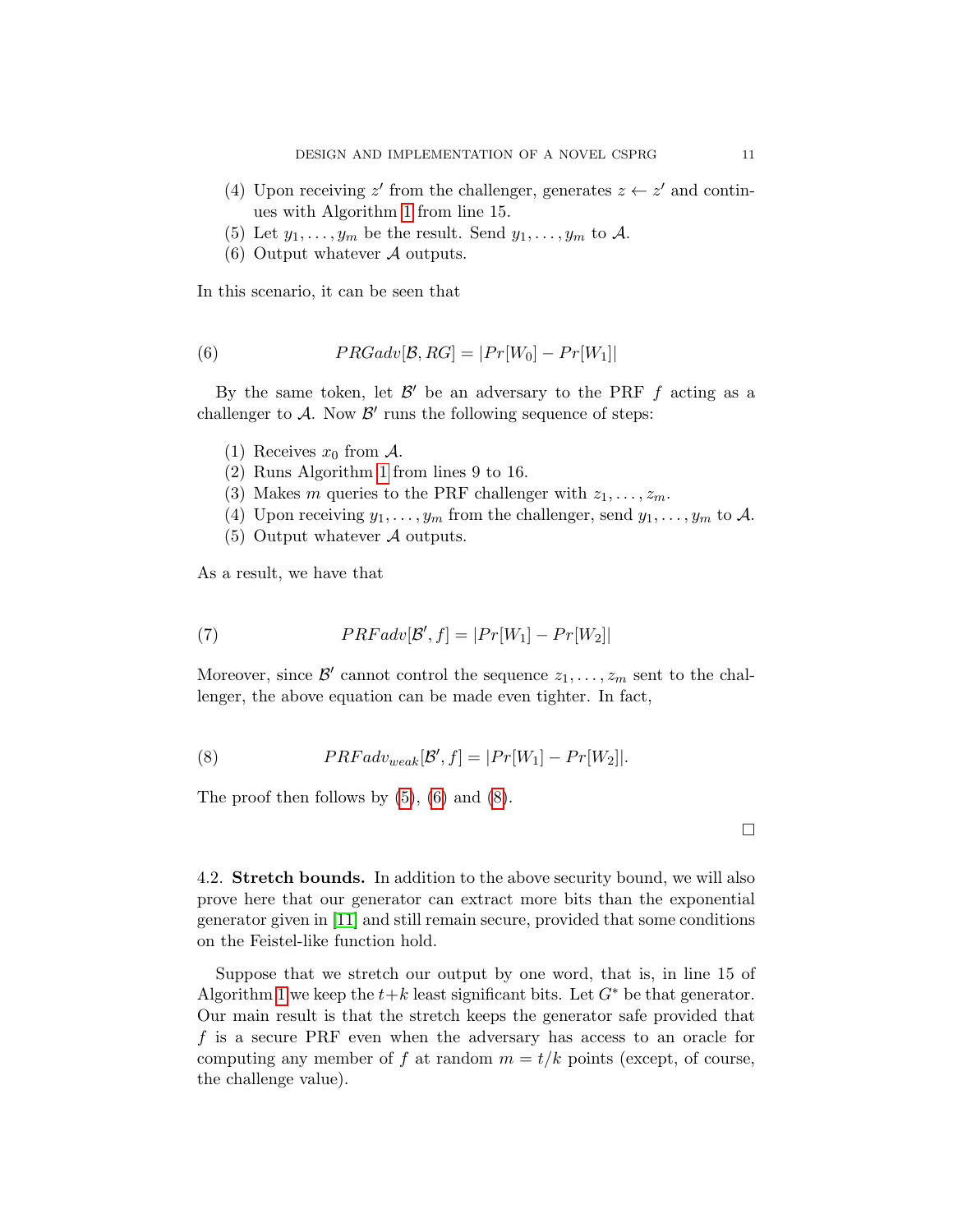To keep the notation clear, let us write as  $PRFadv*[A, f]$  the PRF advantage that an adversary  $A$  has over f when having access to an oracle for f that allows it to make a (polynomially bounded) number of queries.

Theorem 2. If the RG PRBG (pseudorandom bit generator) is secure and f is a secure PRF, even in the existence of an oracle for f the PRBG given in Algorithm [1,](#page-5-0) where t is replaced by  $t + k$ , is secure.

Important remark  $-$  It is not difficult to note here that for any polynomialtime adversary  $A$  able to break the PRBG, there are also polynomial-time adversaries that are elementary wrappers around  $A$ , namely: an adversary  $\mathcal B$  to the RG; an adversary  $\mathcal B'$  to the PRF f that has access to an oracle for f with at most  $m = t/k$  queries; and an adversary  $\mathcal{B}''$  to the PRF f that makes at most  $m + 1$  queries, such that

 $PRGadv[\mathcal{A}, G^*] \leq PRFadv^*[\mathcal{B}', f] + PRFadv[\mathcal{B}'', f] + PRGadv[\mathcal{B}, RG]$ 

As with the previous Theorem, we resort to a sequence of games to provide a formal proof.

Proof. Let Game 0 be the following interaction:

- (1) The challenger runs one round of the extended generator (lines 9 to 21 of Algorithm [1](#page-5-0) with t replaced by  $t + k$ ) with  $y_1, \ldots, y_m, y_{m+1}$  as the result.
- (2) The challenger sends  $y_1, \ldots, y_m, y_{m+1}$  to A.
- (3) A outputs one bit  $b$ .

In a similar way, define Game 1 as follows:

- (1) The challenger sets r as a random element of  $\{0,1\}^k$ .
- (2) The challenger runs one round of the extended generator (lines 9 to 21 of Algorithm [1](#page-5-0) with t replaced by  $t + k$ ) and in line 17 replaces  $z_{m+1}$  with r, then continues with the algorithm. Let  $y_1, \ldots, y_m, y_{m+1}$ be the result.
- (3) The challenger sends  $y_1, \ldots, y_m, y_{m+1}$  to A.
- (4) A outputs one bit  $b$ .

Also, define Game 2 by the following steps:

- (1) The challenger sets  $r_1, \ldots, r_m, r_{m+1}$  as random elements of  $\{0, 1\}^k$ .
- (2) The challenger runs one round of the extended generator (lines 9 to 21 of Algorithm [1](#page-5-0) with t replaced by  $t + k$ ) but it now replaces  $z_i$ with  $r_i$  in line 16, for  $i = 1, ..., m + 1$ . Let  $y_1, ..., y_m, y_{m+1}$  be the result.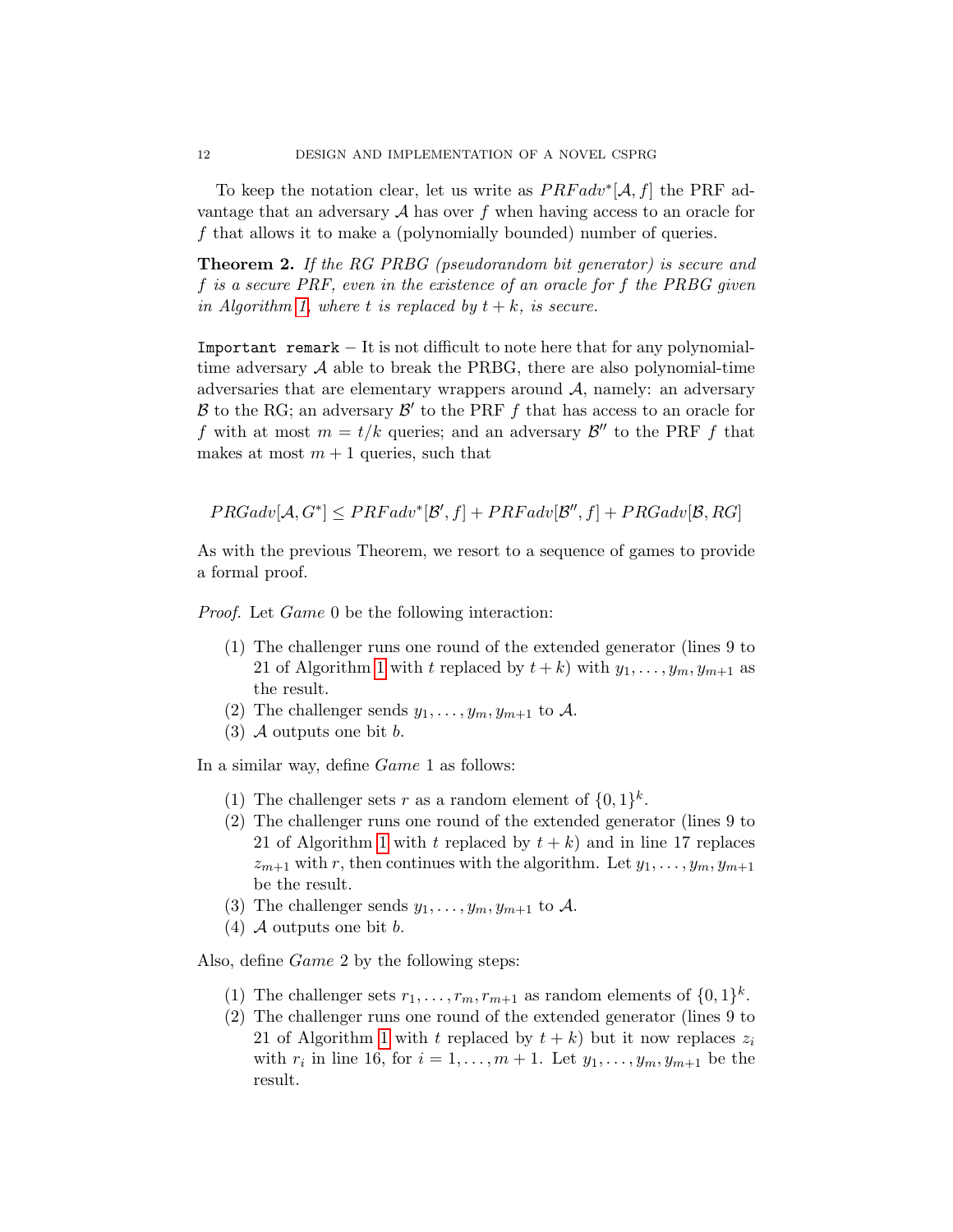- (3) The challenger sends  $y_1, \ldots, y_m, y_{m+1}$  to A.
- $(4)$  A outputs one bit b.

and assume Game 3 proceeds according to the following sequence:

- (1) The challenger sets  $r_1, \ldots, r_m, r_{m+1}$  as random elements of  $\{0, 1\}^k$ .
- (2) The challenger runs one round of the extended generator (lines 9 to 21 of Algorithm [1](#page-5-0) with t replaced by  $t + k$ ). Let  $y_1, \ldots, y_m, y_{m+1}$  be the result.
- (3) The challenger sends  $r_1, \ldots, r_m, r_{m+1}$  to A (it replaces  $y_i$  with  $r_i$ ).
- (4)  $\mathcal A$  outputs one bit  $b$ .

Let  $W_i$  be the event A outputs 1 in *Game i*. Clearly, the advantage of A in breaking the PRG  $G^*$  is given by

$$
PRGadv[\mathcal{A}, G^*] = |Pr[W_0] - Pr[W_3]|
$$

However, it is possible to express the right hand side as

$$
PRGadv[\mathcal{A}, G^*] = |Pr[W_0] - Pr[W_1] + Pr[W_1] - Pr[W_2] + Pr[W_2] - Pr[W_3]|
$$

and our first bound is easily derived from the triangle inequality

<span id="page-12-0"></span>(9) 
$$
PRGadv[\mathcal{A}, G^*] \le |Pr[W_0] - Pr[W_1]
$$

<span id="page-12-1"></span>
$$
(10) \t\t +|Pr[W_1] - Pr[W_2]|
$$

$$
(11) \t\t +|Pr[W_2]-Pr[W_3]|
$$

We can now provide an upper bound for  $(9)$ . Let  $\mathcal{B}'$  be an adversary to the PRF used in step 17 of [1.](#page-5-0) Here,  $\mathcal{B}'$  acts as a challenger to  $\mathcal{A}$  by running the following sequence:

- (1) Receives  $x_0$  from A.
- (2) Runs Algorithm [1](#page-5-0) up to line 16 to obtain  $z_1, \ldots, z_m, z_{m+1}$ .
- (3) Sends  $z_1, \ldots, z_m$  as m queries to its PRF oracle  $\mathcal{O}$  and let  $y_1, \ldots, y_m$ be the response of  $\mathcal{O}$ .
- (4) Sends  $z_{m+1}$  as a query to its (PRF) challenger.
- (5) Upon receiving  $y_{m+1}$  from the challenger, let  $\bar{y} = y_1, \ldots, y_m, y_{m+1}$ . Then, sends  $\bar{y}$  to  $\mathcal{A}$ .
- <span id="page-12-2"></span>(6) Output whatever A outputs.

As a result, we have that

(12) 
$$
PRFadv[\mathcal{B}', f] = |Pr[W_0] - Pr[W_1]|
$$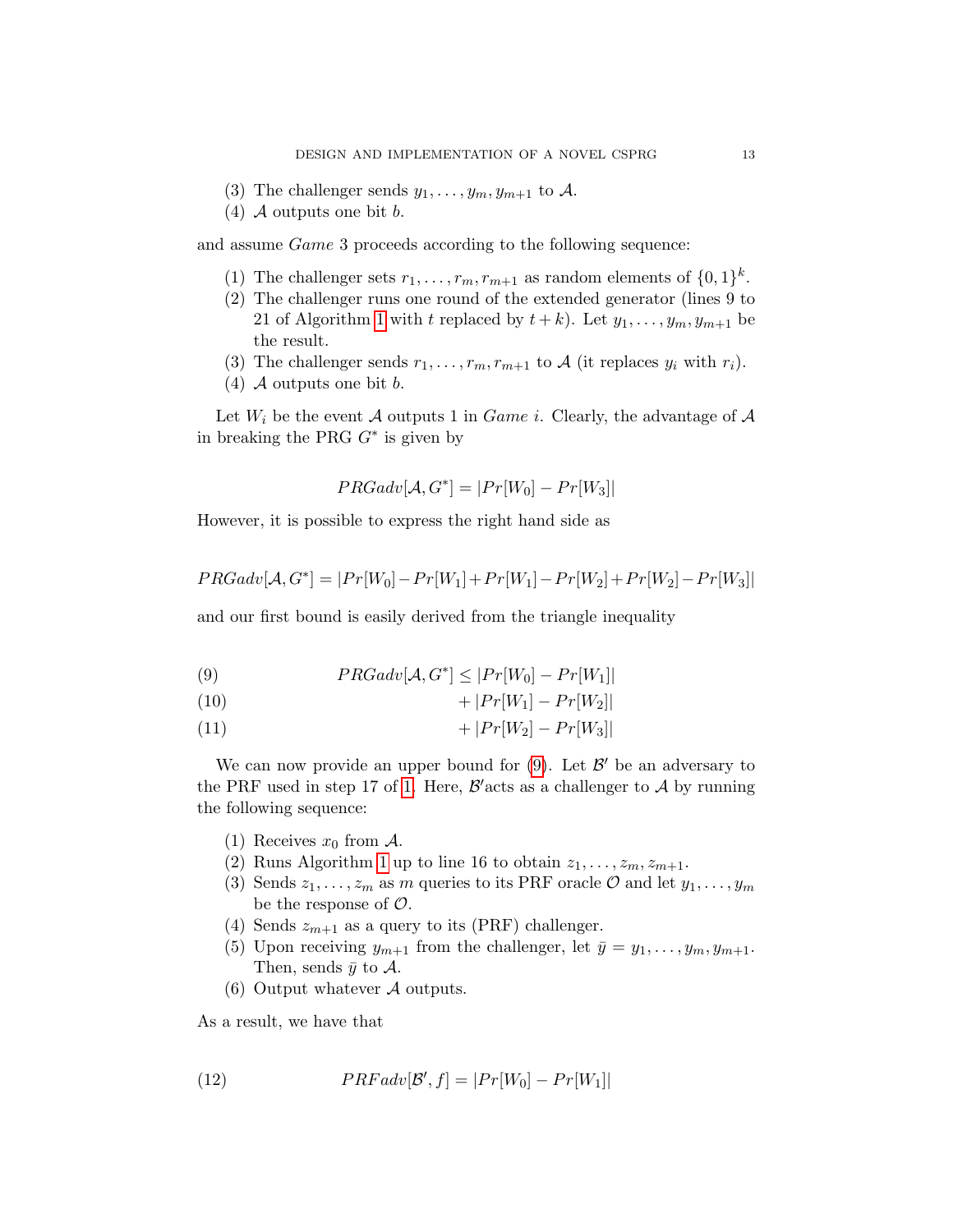Furthermore, the second part of the inequality [\(11\)](#page-12-1) can be bounded by the advantage that an adversary gains over the RG PRBG.

Let  $\beta$  be an adversary to the RG PRBG that, in turn, acts as a challenger to  $A$ . Hence  $B$  runs the following sequence:

- (1) Receive  $x_0$  from A.
- (2) Set r as a random element of  $\{0,1\}^k$ .
- (3) Run Algorithm [1](#page-5-0) until line 14.
- (4) Query to its (PRG) challenger with  $x$  as seed.
- (5) Upon receiving  $z' = z'_1, \ldots, z'_m$  from the challenger, generate  $z \leftarrow$  $z'$  and continue the execution of Algorithm [1](#page-5-0) from line 16. Let  $y_1, \ldots, y_m$  be the output.
- (6) Send  $y_1, \ldots, y_m, r$  to A and output whatever A outputs.

Clearly then,

(13) 
$$
PRGadv[\mathcal{B}, RG] = |Pr[W_1] - Pr[W_2]|
$$

To conclude, it is easy to build an adversary  $\mathcal{B}''$  to the PRF f that makes at most  $m+1$  queries to the PRF challenger and uses A as a subroutine, in such a way that

<span id="page-13-0"></span>(14) 
$$
PRGadv[\mathcal{B}'', f] = |Pr[W_2] - Pr[W_3]|
$$

We leave those details to the reader. The main result follows from the equalities in  $(12)-(14)$  $(12)-(14)$  $(12)-(14)$ .

□

# 5. TESTS

We turn now to the statistical testing of sequences obtained using the CSPRNG described in Algorithm 1 and Algorithm 2. In our initial discussion we argued that statistical tests, if anything, provide a first line of defence against non-randomness (in other words, as a means to discard bad generators) but only that. Let us now try to be more explicit.

Statistical testing comes with several questions attached. For example, is there a necessary criteria to judge randomness? Not quite, for otherwise only one battery would be enough, rather than competing sets. Despite some procedures being included in all the testing suites outlined in the introduction, such commonality does not seemingly exhaust the set of necessary tests; they would provide, if anything, a minimal set. But also, is such criteria to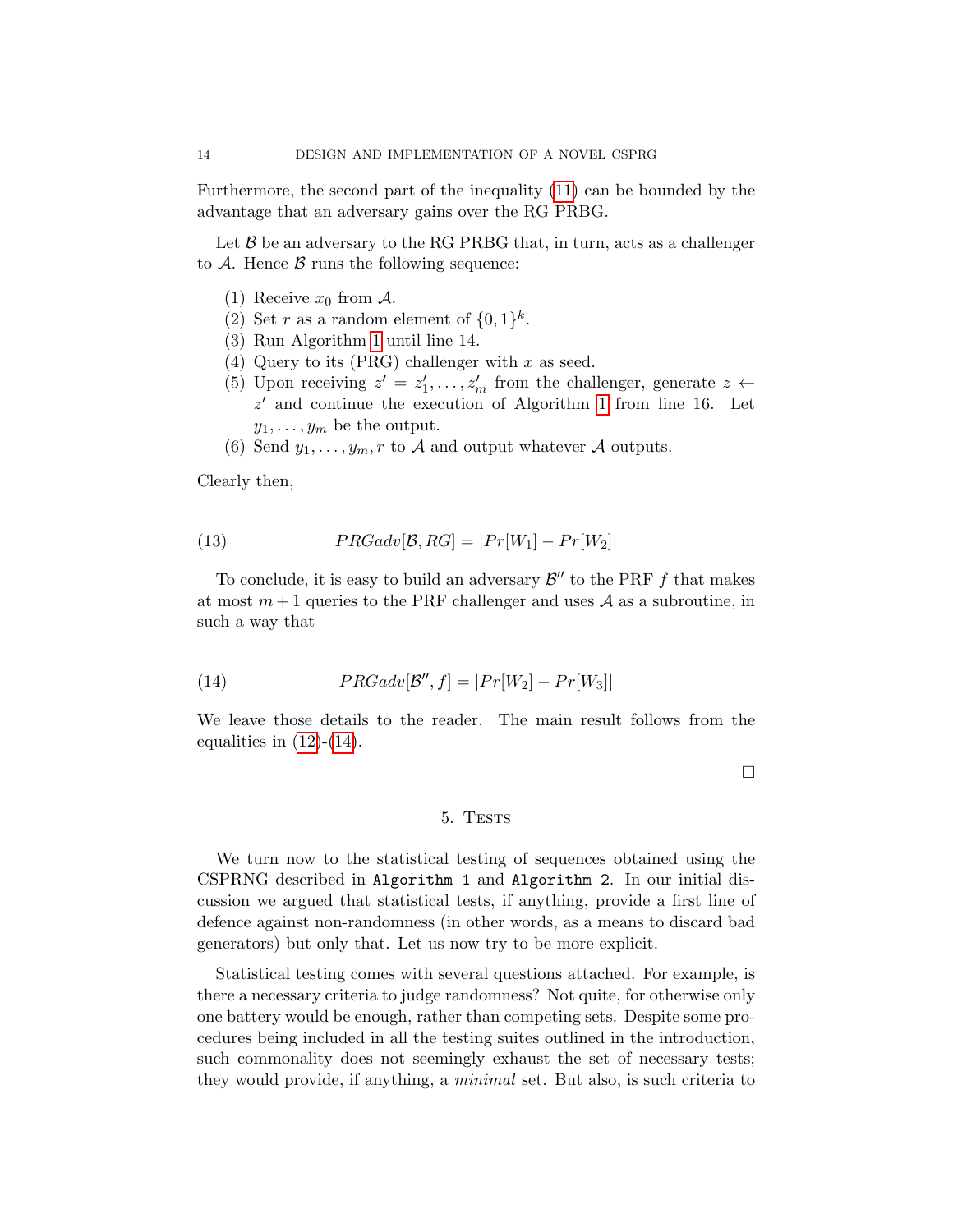be considered an absolute metric or one relative to the application at hand? Should it be the latter, how do we go about ranking different generators? (It would also require some method for ranking every possible application of a PRNG, a nearly impossible task.) Speaking of a metric, is there an agreed or available unit for measuring the adequacy (or quality, depending on the approach) of a PRNG.

The above questions are an example of the difficulties a practitioner faces when evaluating the statistical qualities of any PRNG. Our approach has been to look at two test batteries: the NIST suite by [\[20\]](#page-21-16) and TestU01 by [\[21\]](#page-22-0). For further details the reader is referred to the information and other materials available through the links outlined in the introduction. The reason for selecting those batteries was a practical one: concerning the NIST test, originally developed in the '90s, is the approved testing protocol for certification under NIST standards; for that very reason, it has become the starting point for other testing suites and hence provides an obvious benchmark. TestU01, first developed in 2007, goes futher and deeper than the NIST suite, and is nowadays acknowledged as providing the most reliable testing battery for random sequences.

Going back to the questions about the statistical properties of any PRNG, they ought to display some basic (or minimal, as stated above) properties. Those are the following:

- The symbols generated should be, quite obviously, independent of each other. It is equivalent to say that there should not be serial correlation between successive symbols in any generated sequence.
- The frequency by which a PRNG generates any symbol should not be higher than for any other symbol in the defined or assigned output range. It is equivalent to requiring those numbers to be equiprobable.
- A further property is that of uniformity in the distribution of the generated symbols, meaning they should be evenly spread (or symmetric).
- In addition, any permutations of the symbols generated by a PRNG should also be equiprobable (as otherwise the generator would be biased).
- The period of the PRNG, or how long it takes the generator to produce a sequence identical to the first one it created, should be large. The question becomes qualifying what large means. In this regard, refer to the opening paragraph in sub-section 3.1 for the calculation of our generator complexity. The periodicity of our PRNG as tested is just above  $2^{158}$ . Bear in mind, however, that periodicity does not equate to security. Once the period exceeds  $2^{64}$  or  $2^{128}$  for a 64-bit generator it becomes completely irrelevant for cryptographic applications.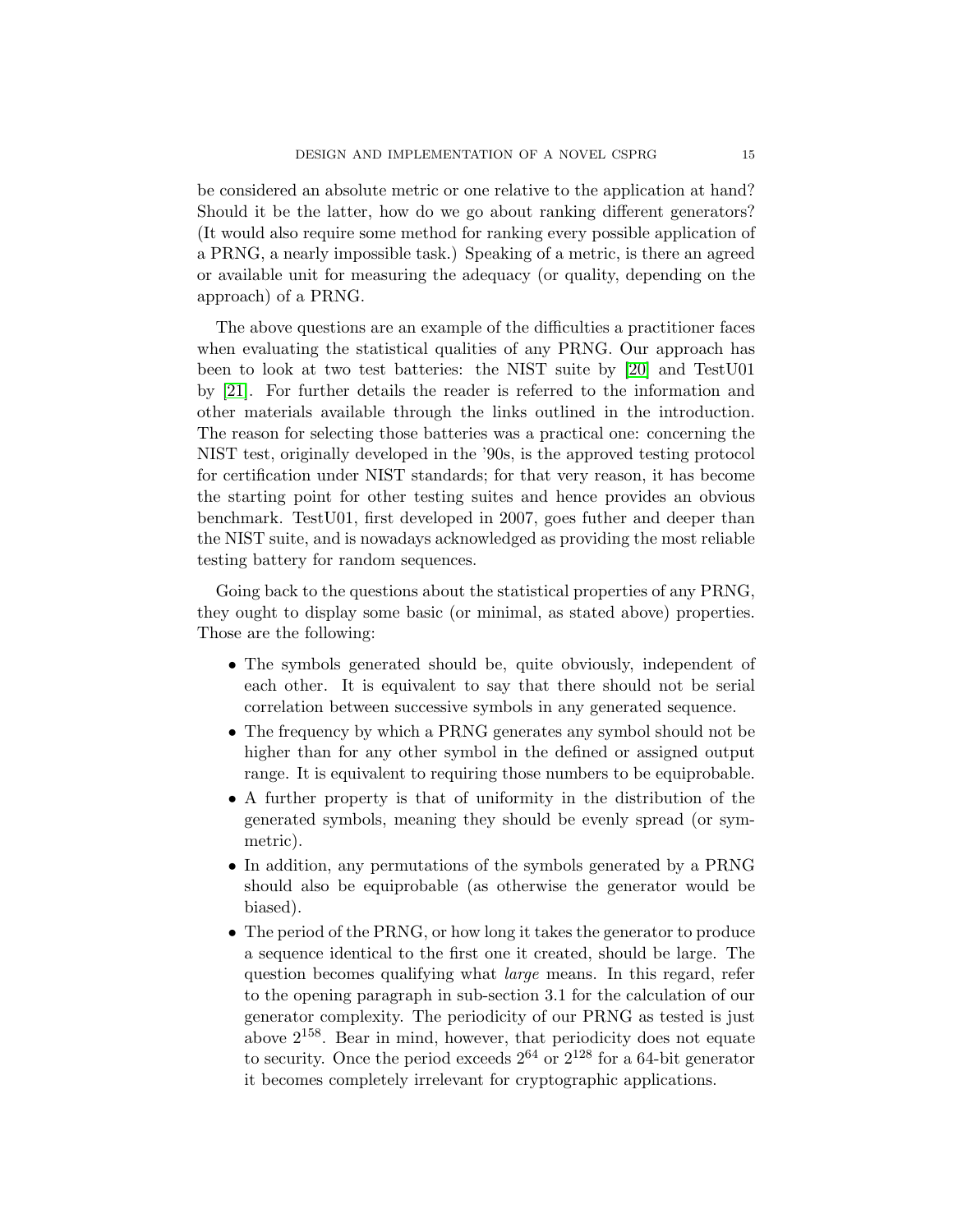It should be noted here that any deterministic machine, such as a computer, has a number of states bound by its finite memory (as opposed to Turing Machines that have infinite memory; they still have a finite number of states, however they are arbitrarily large). Consequently, any program running on a computer will eventually return to a state where it has been before. How long would it take for that to happen (or more precisely, the number of computations required) is key to determine predicatibilty: if repeating itself takes an impossibly long time for a PRNG, any sequences it generates would not be predictable using available (or even future) computing power.

• To start a PRNG a seed is required. From a statistical perspective, the above listed properties should hold independently of the seed(s) used to initialize a PRNG.

Statistical testing is used to determine if a sequence, either defined over the real interval  $(0, 1)$  or over the binary set  $\{0, 1\}$ , significantly departs from a true random realization, and it involves probabilities. Both the NIST and TestU01 batteries look at the presence of different types of patterns in sequences generated by PRNG; if any of those patterns are detected, then the sequence is considered not to be random.

The assumption that a sequence generated by a PRNG is indeed random becomes the null hypothesis, denoted as  $H_0$ . Of course, given  $H_0$  one faces two scenarios: firstly, that a truly random sequence is deemed not to be random (rejecting  $H_0$  when it should have been accepted) leading to a Type I error, or a false positive; secondly, that a non-random sequence is accepted as random (accepting  $H_0$  when the opposite is true) defined as a Type II error, or a false negative. Type I errors are controlled by setting the significance level  $\alpha$  of the tests. Since  $H_0$  is evaluated in terms of probabilities, the strength of the evidence provided by the data against  $H_0$  is given by the  $P_{value} \in [0, 1]$  of the test. If  $P_{value} \ge \alpha$  then  $H_0$  is accepted; given our null, it implies that the sequence being tested is random with a confidence level equal to  $1 - \alpha$ .

Should the value of  $\alpha$  be set too high, a data sequence that is truly random faces the possibility of being rejected as such, incurring Type I errors; if set too low, one might end accepting as random a data sequence that is not so, hence inducing a bias towards Type II errors. Furthermore, due to the existence of many potential sources of non-randomness, in this particular testing scenario Type II errors are more problematic to appraise than Type I errors.

To avoid accepting as a good generator one that is flawed it is advisable to use additional testing procedures, running the  $t = 1, 2, ..., T$  tests in a battery over each sub-sequence, and counting the number of times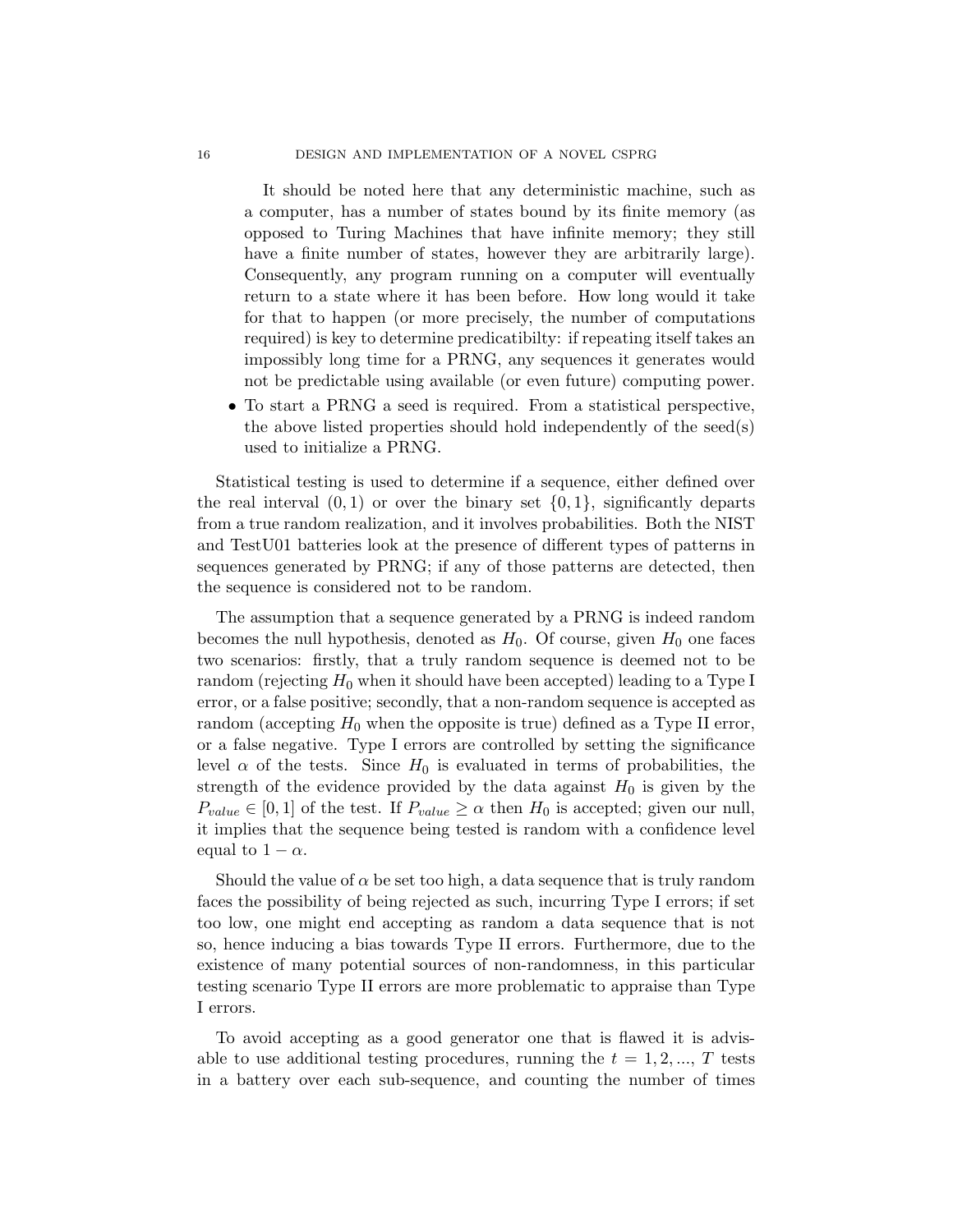$P_{value,t} \geq \alpha, \forall t$ . Using the ratio  $R_t = (1/M) \sum_M (P_{value,t} \geq \alpha)$  a test t is considered passed if  $R_t$  is greater than  $1 - \alpha$ . In addition, and as noted by [\[23\]](#page-22-1), under  $H_0$  the  $P_{value,t}$  statistics across the M sub-sequences should be uniformly distributed over the  $(0,1]$  interval, so a simple  $\chi^2$  test or other non-parametric options (for example, the Kolmogorov-Smirnov test) can be used in this instance to check for bias.

It is also possible, although in many instances computationally expensive, to test  $h$  runs of size  $m$  using different seeds, or changing other parameters.

This meta-approach is equivalent to looking at the results from  $h(MT)$ tests; should testing large  $m$  sequences be possible, adding the  $h$  dimension makes it easier to more properly look at each test on their own.

#### 4.1. Materials and methods

We defined as objective to evaluate at least  $h = 100$  runs of our generator, on sequences of about  $m = 2^{40}$  bits in size

(or  $2^{35}$  32-bit integers, hence  $2^{35} \times 32 = 2^{40}$  bits. Each sequence required storing just over 137 Gb of data). The algorithm picked skips  $\{w_1, w_2\}$ starting from a prime  $p \in \mathcal{P}$  of size on the interval  $k = [32, 64]$  to ensure they are evenly distributed when taken as 32-bit strings; please refer to Section 3 for details (note that if  $p < 32$  bits and the  $w_k$  skips are taken as 32-bit strings, it would always be the case that bit 32 is a zero, resulting in bias).

One of the features of our PRNG design is its reasonable speed. Given the size of the sequences to be tested and to ensure both the NIST and TestU01 batteries took as little time as possible to complete, our initial focus became selecting a  $q_{size}$  (size in bits of the safe primes) that reasonably ensured our PRNG produced sequences showing good statistical qualities, even if such choice could render an attack on the PRNG feasible The table below shows the results obtained for sequences of  $2^{33}$  bits against several  $q_{size}$  options.

To test execution times, we took the first safe prime q of the form  $2p-1$ with p denoting a prime of  $u - 1$  bits,  $u = \{256, 512, 1024, 2048\}$ . The average execution time includes, give or take, a 30% overhead due to disk writes. Table compiled from runs made on an Intel Core i5-8400 running at 2.80 GHz with 16 Mb RAM.

| Safe prime $q_{size}$ | Execution time |  |  |
|-----------------------|----------------|--|--|
| [in bits]             | in seconds     |  |  |
| 256                   | 296            |  |  |
| 512                   | 343            |  |  |
| 1024                  | 410            |  |  |
| 2048                  | 538            |  |  |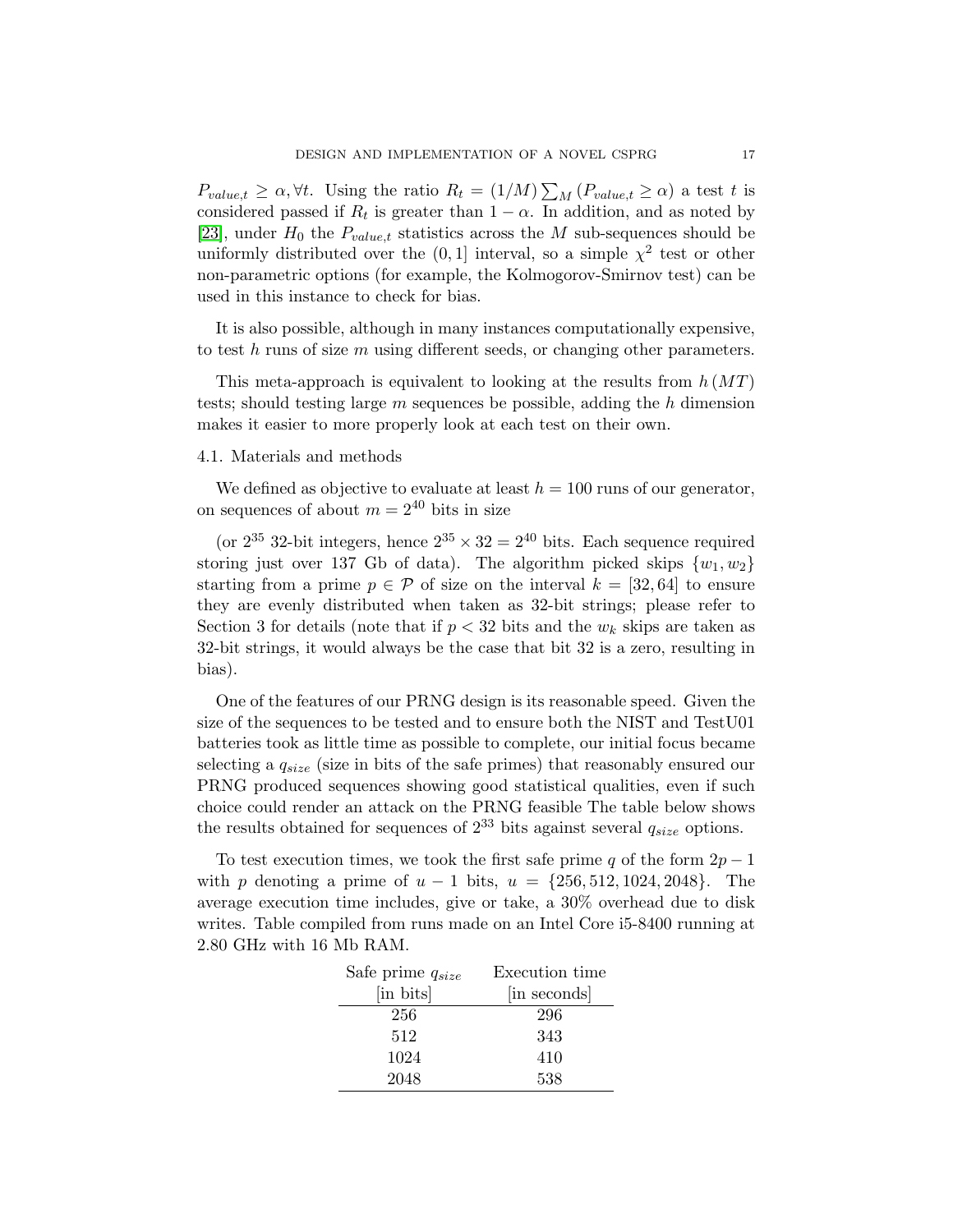#### Table I:  $q_{size}$  against PRNG execution time

It soon became apparent that safe primes of  $q_{size} \approx 256$  bits already provided robust and consistent outcomes, for speed gains of roughly four hours per run compared to using (cryptographically safe) primes of at least  $q_{size}$  = 1024. Therefore, we adopted a  $q_{size} = 260$  bits running the experiments in a cluster of 12 PCs.

Seven PCs being Intel Core i5-8400 CPU running at 2.80GHz and the remaining four of them Intel Core i5-4590 CPU running at 3.30GHz, all with 16 Mb of RAM. One spare PC was used for re-runs. TestU01 using the Crush battery added about an hour of execution time, including overheads due to disk writes.

To run Test U01, our algorithm was coded in  $C_{++}$ , and compiled (together with the TestU01 routines and libraries) using gcc 7.4.0 in Ubuntu 18.04.1. A more versatile Python 3 version of the algorithm has also been coded.

The NIST battery, however, demanded a markedly longer time to complete, hence we only ran 10 experiments simply as confirmatory analysis, using five sequences already tested using TestU01 and five new ones. Note the NIST suite is typically used for (and seems prepared to handle) sequences of size  $2^{20}$  or only slightly longer. Concerning execution times, that might explain its weaker performance given our testing scenario.

| Cluster A              |    |                    | Cluster B |                  |      |      |  |
|------------------------|----|--------------------|-----------|------------------|------|------|--|
| PCId                   |    | Runs Weak          |           | PC Id            | Runs | Weak |  |
|                        | 12 |                    |           | 17               | 3    |      |  |
| 2                      | 15 |                    |           | 21               | 5    |      |  |
| 3                      | 15 |                    |           | 22               | 5    |      |  |
| 4                      | 15 |                    |           | 23               | 5    |      |  |
| 5                      | 15 |                    |           | Backup PC        |      |      |  |
| 14                     | 9  | 2                  |           | PC Id Runs Weak  |      |      |  |
| 15                     | 3  |                    |           | 14               | 3    |      |  |
| <b>THE LAND THAT .</b> |    | <b>ㅠ</b> - -+TTA 4 |           | . <b>1 .</b> 2 . |      | מת   |  |

Table II: TestU01 results for each PC in our testing clusters

Concerning the test batteries themselves, the NIST suite is currently composed of 15 statistical tests that look at multiple potential sources of nonrandomness in (arbitrarily long) binary sequences. In its 2010 revision, the NIST removed the Lempel-Ziv Complexity of Sequences ( $\#10$  in the battery) due to a detected bias in the  $P_{value}$  of the test.

The Crush battery of TestU01 includes 96 separate tests, and provides a good template to judge if a PRNG is broken; in fact, the gap between this battery and BigCrush (160 tests) is rather small, in practical terms,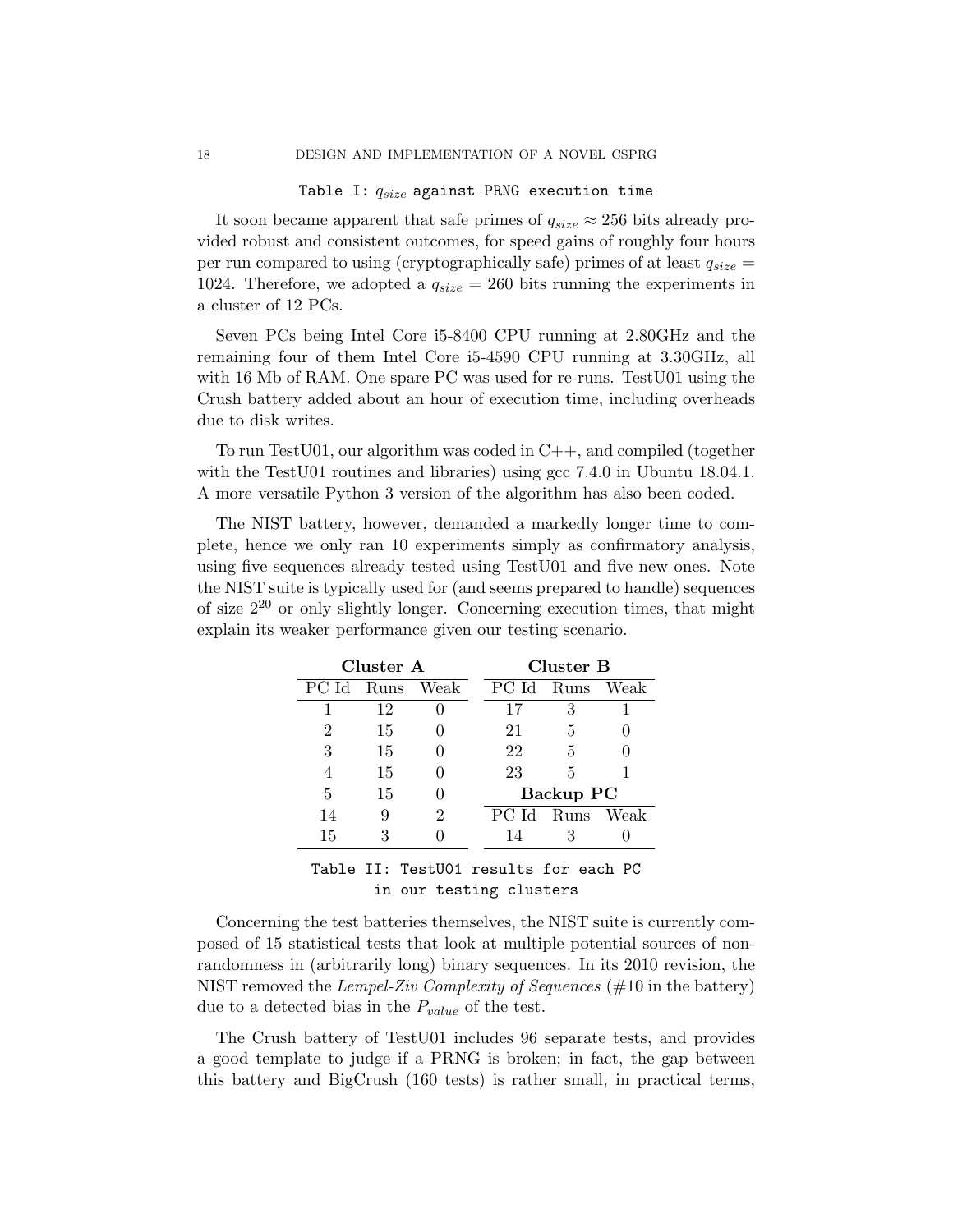if compared to the gap between the Crush battery and competing testing suites, including the NIST one. It is much more likely to find a PRNG that, having passed other testing protocols convincingly, fails in at least one of the tests of the Crush battery, than a PRNG failing a BigCrush test having otherwise passed under Crush.

# 4.2. Results

The outcome of TestU01 is summarized in Table II. For  $h^* = 105$  total runs using sequences of about  $m = 2^{40}$  bits in size, 101 runs showed no problems and recorded four suspicious results at a significance level of  $\alpha =$ 0.001 involving the tests in Table III from TestU01 Crush battery. Note each  $P_{value}$  shows those suspicious results have been marginal (a weakness, rather than an outright failure) at the set significance level, in addition of not being systematic.An outright failure implies the  $P_{value}$  is outside the  $\left[10^{-10}, 1-10^{-10}\right]$  range (meaning too close to either 0 or 1). In our case, the  $P_{value}$  of the tests is quite near or at the set significance level. The fact they were also isolated results, rather than a repeated outcome, also plays a role in the evaluation.

| Cluster PC Id |    | Test $(\#$ and descriptor)            | $P_{value}$ |
|---------------|----|---------------------------------------|-------------|
|               | 14 | $\#92$ sstring Run                    | $5.0e-4$    |
| A             | 14 | $\#94$ sstring AutoCor                | 0.9990      |
| В             | 17 | $#84$ sstring_HammingCorr             | 0.9991      |
| R             | 23 | $#80$ sstring_HammingWeight2 $3.8e-4$ |             |

Table III: TestU01 suspicious results

Proceeding in the same order as shown above, the description of the tests is the following (the  $\#$  identifier for the tests is that in [\[21\]](#page-22-0), pp. 144-147)

- $\#92$  is simply a version of the runs tests applicable to bit strings.
- $\#94$  checks the autocorrelation between bits of order d.
- #84 also applies a correlation test, but based on the Hamming weights of successive blocks of L bits.
- #80, finally, examines the proportion of 1's within non-overlapping blocks of L bits.

To fully ascertain the situation, we conducted 10 repeats for each sequence (complete re-runs) using, on every occasion, identical parameterizations to the ones that led to suspicious outcomes: five runs on the same suspecting PCs, the other five repeats on any of the remaining PCs picked at random. No problems were detected in any of the 10 repeat tests. Further investigation, however, revealed that micro-cuts in the power supply occurred during the same time intervals the tests in Table III were running; this finding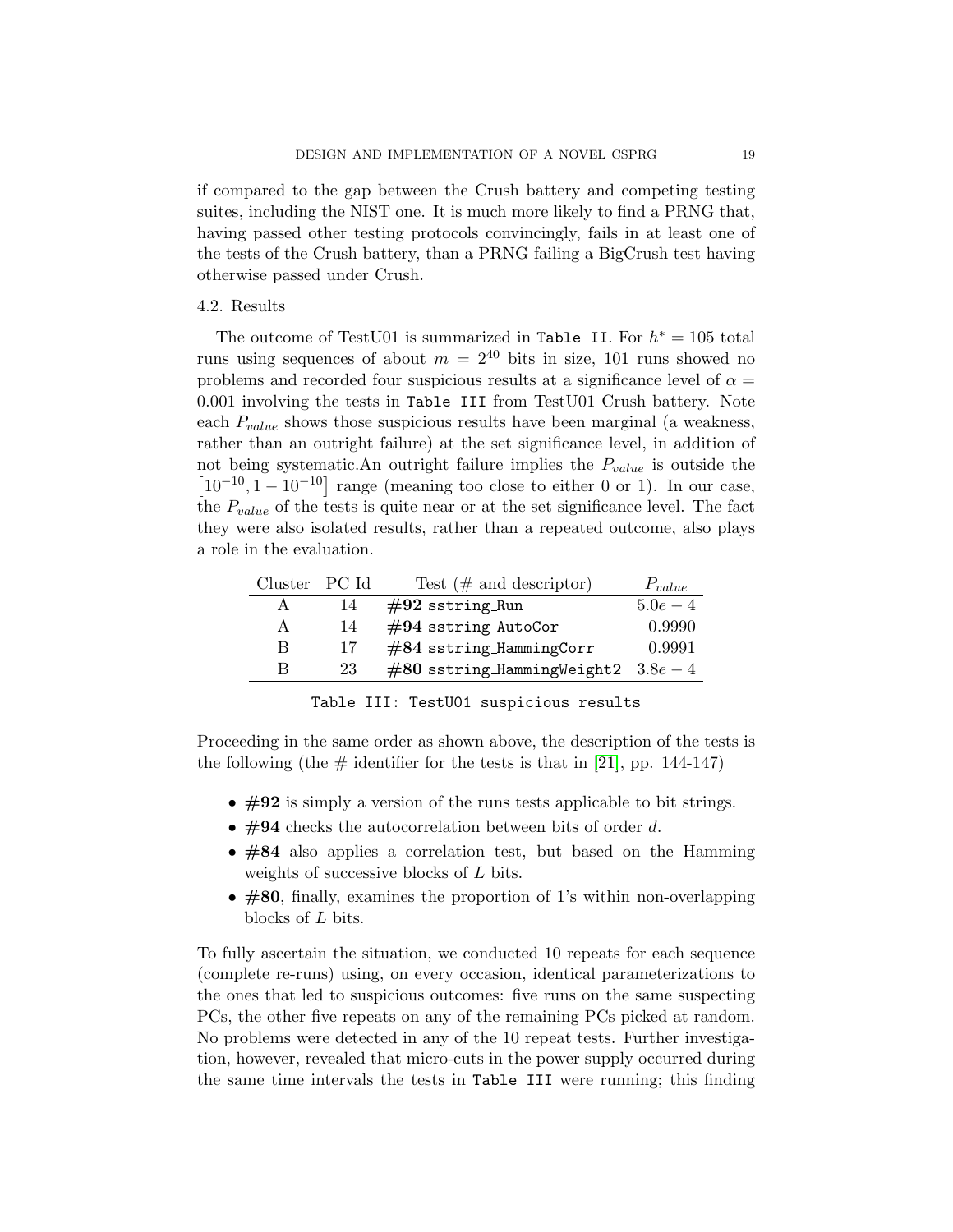is a provable, but not proven, explanation for the suspicious results, as our inability to subsequently replicate them seem to suggest.

Therefore, upon considering (a) the inability to mimic those results in 10 repeat runs; (b) the detected issues are not systematic; and (c) a possible external cause linked to those outcomes, it seems appropriate to assume the four tests as technically passed.

Turning now to the successes, the  $P_{value}$  for every test in the Crush battery positioned itself comfortably in the acceptance region, for the vast majority of cases. As a last step, we computed Kolmogorov-Smirnov and Anderson-Darling statistics across the  $h^* = 105$  runs, assuming, under the null hypothesis (and as previously noted) the  $P_{value}$  for each of the tests is uniformly distributed. In all instances, that  $H_0$  was decisively accepted at a  $\alpha = 0.01$ significance.

Concerning the NIST battery, the tests were run on a single PC, showing no fails and one weakness in the 10 runs processed. As before, the suspicious result (involving a single, isolated instance of the Non-overlapping Template Matching test) was very marginal, happening only once across the 10 runs and hence bearing no practical importance.

# 6. Conclusions

The focus of this paper has been to present a novel algorithm for the generation of pseudorandom sequences that is (a) statistically sound; and (b) provides a high degree of cryptographic security. Concerning the former, we have relied on the results from the NIST (on a very limited scale) and the TestU01 Crush battery of tests; TestU01 includes all the procedures in the NIST suite plus supplementary tests in its Crush battery. On the latter, the discussion of Section 3 (and in particular sub-section 3.1) provides theoretical support to claim our generator is crytographically secure. In that sense, we have found no cryptoanalytic technique able to break the particular combination of modular exponentiations and modified Feistel boxes in Algorithm I and Algorithm II, leaving Brute Force as the only plausible attack vector.

This possibility is also denied, however, given the computing power nowadays available and most likely to become available for quite a long time.

Inevitably, in any CSPRNG design there is a balance to strike between speed and suitability for cryptographic use. Given the present code implementation, our algorithm has shown an average speed of 1063 cycles/byte to get 32-bit random numbers in non-dedicated hardware using 1024-bit safe primes. Such performance might seem comparatively poor, at first sight,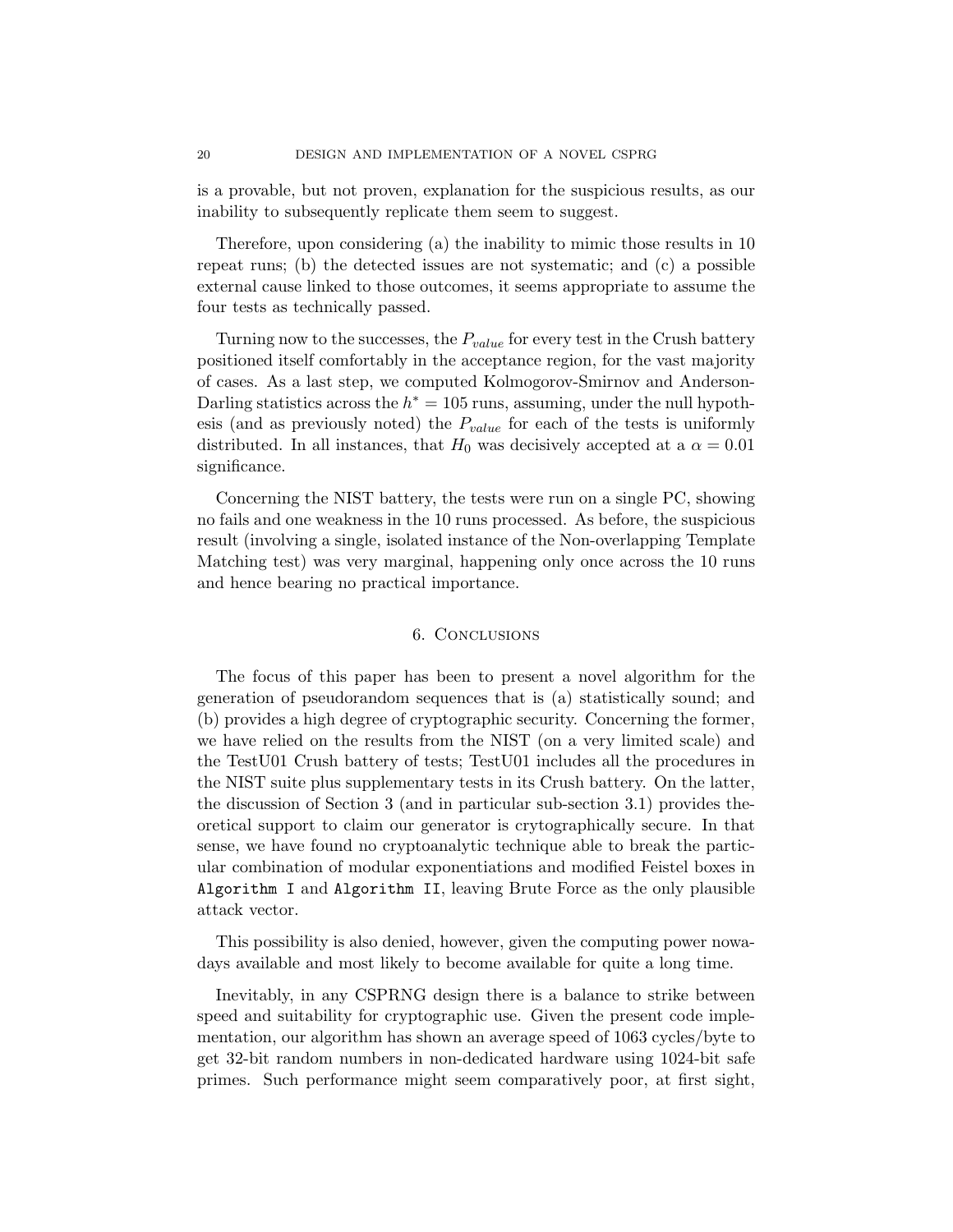compared to other options available; however, the statistical tests performed on sequences of about  $2^{40}$  bits length have shown no evidence of issues other than the reported flukes.

Our proposed design therefore compares very well against most publicly known PRNGs, as they invariably display between one to seven weak results (and the occasional failure) using the same test batteries and sequence length as in our experiments; in fact, popular PRNG generators have shown multiple failures in TestU01 tests using the Crush battery. Of course, the performance of our generator remains to be seen for sequences in the order of several Tb in size, or perhaps using a more stringent testing battery (e.g. BigCrush). That exercise is left for future work.

As a bonus, our design is easily portable. We have coded the Algorithm I and Algorithm II (together with supporting libraries) in Python 3 and C++, in the latter case to hardwire our generator in TestU01.

Wrapping up, our expectation is that the scientific community could benefit from a robust, portable and reasonably quick PRNG for most practical applications, having, at the same time, theoretical cryptographic security guarantees.

# 7. Appendix

The reduction is the procedure outlined below.

- (1) Let  $x_0 \leftarrow x \cdot t$ .
- (2) Let  $x_1 = g^{tx}$  be the output of the generator for the seed  $x_0$  (note that the first bit of  $x_0$  is 0 and that  $x_0$  div  $t = x$ ).
- (3) Let  $x_2 \leftarrow x_1$ . Repeat the following l times:
	- (a) Let  $w_1, w_2$  be the square roots of  $x_2$  in  $\mathbb{Z}_p$ (b) Let  $x_2 \leftarrow \{$  $w_1$  if  $w_1$  is a square in  $\overline{\mathbb{Z}}_p$ .

w <sup>2</sup> otherwise  $(4)$  Return  $x_2$ .

All the operations involved above are polynomially bounded, since  $p$  is not just a prime but a strong prime, so  $p \equiv 3 \mod 4$  and the square roots of elements in  $\mathbb{Z}_p$  are easy to find, if they exist, and there are exactly two [\(see](#page-22-2) [26] Corollary 7.1.2). Finally and for the same reason, at most one of the roots is at the same time a square in  $\mathbb{Z}_p$  because  $-1$  is a quadratic non-re[sidu](#page-22-2)e of  $p$  (see [26], Theorem 5.8.1).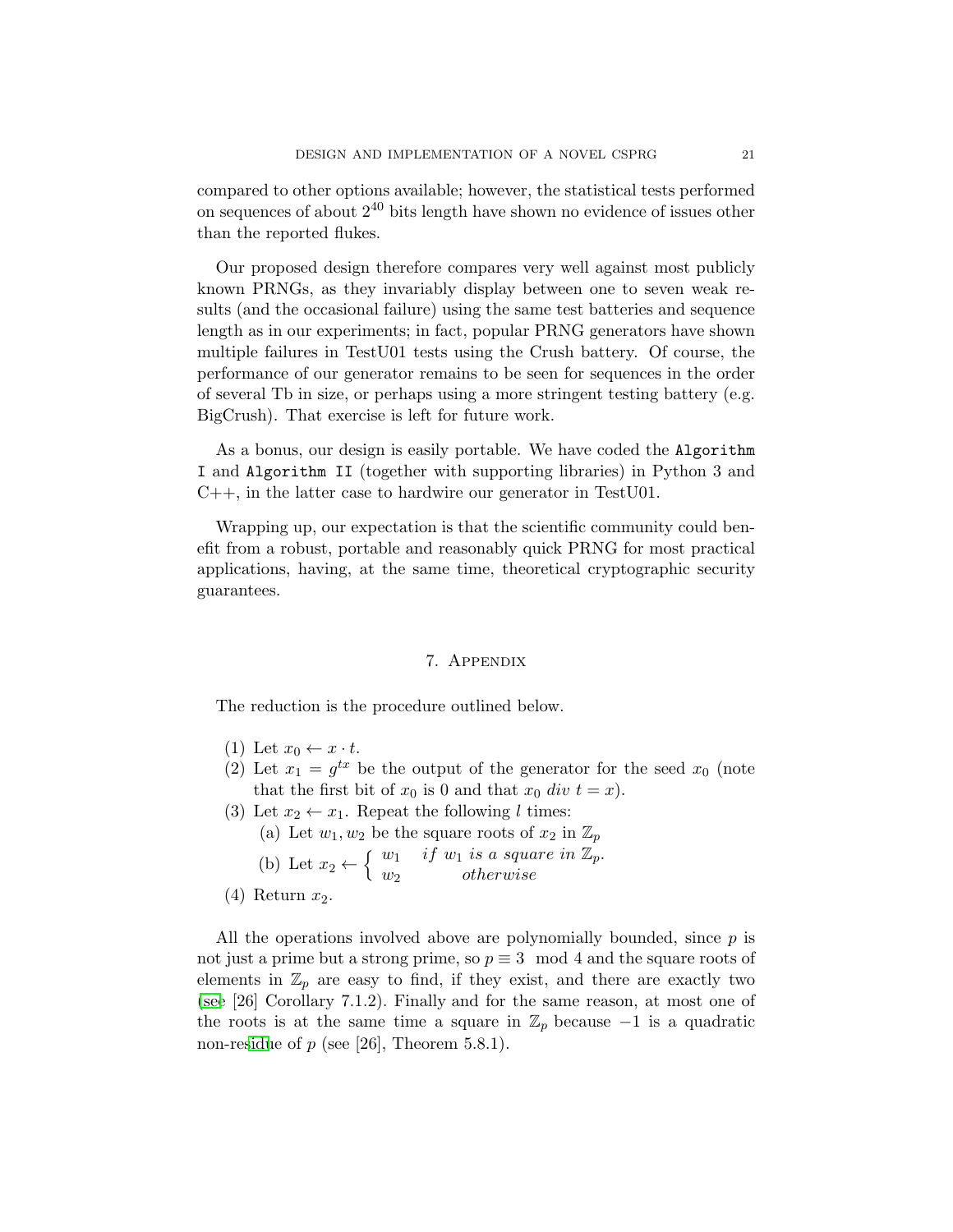## **REFERENCES**

- <span id="page-21-0"></span>[1] Menezes, A. J., van Oorschot P. C., Vanstone S. A.: Handbook of Applied Cryptography. CRC Press, 1996.
- <span id="page-21-1"></span>[2] Chaitin G.: Exploring Randomness. Springer-Verlag London, 2001.
- <span id="page-21-2"></span>[3] Chaitin G.: Randomness and Mathematical Proof. Scientific American. Vol. 232, No. 5, pp 47-52 (1975).
- <span id="page-21-4"></span>[4] Matsumoto M., Nishimura T.: Mersenne twister: a 623-dimensionally equidistributed uniform pseudo-random number generator. ACM Transactions on Modeling and Computer Simulation, Vol. 8, No. 1, 1998, pp. 3-30.
- <span id="page-21-8"></span>[5] Beale P. D.: A new class of scalable parallel pseudorandom number generators based on Pohlig-Hellman exponentiation ciphers. ArXiv. [https://arxiv.org/abs/1411.](https://arxiv.org/abs/1411.2484) [2484](https://arxiv.org/abs/1411.2484) (2014). Accesed 12 December 2019.
- <span id="page-21-3"></span>[6] O'Neill M.: PCG: A Family of Simple Fast Space-Efficient Statistically Good Algorithms for Random Number Generation. Harvey Mudd College. [https://www.](https://www.cs.hmc.edu/tr/hmc-cs-2014-0905.pdf) [cs.hmc.edu/tr/hmc-cs-2014-0905.pdf](https://www.cs.hmc.edu/tr/hmc-cs-2014-0905.pdf) (2014). Accesed 2 December 2019.
- <span id="page-21-10"></span>[7] Odlyzko A. M.:, Discrete Logarithms in Finite Fields and Their Cryptographic Significance. EUROCRYPT, pp. 224-314 (1984).
- <span id="page-21-11"></span>[8] Pollard J. M.: A Monte Carlo method for factorization. BIT Numerical Mathematics. Vol. 15, No. 3, pp. 331-334 (1975).
- <span id="page-21-12"></span>[9] Pohlig S., Hellman M.: An Improved Algorithm for Computing Logarithms over  $GF(p)$  and its Cryptographic Significance. IEEE Transactions on Information Theory, Vol. 24, pp. 106-110 (1978).
- <span id="page-21-13"></span>[10] Adleman L.: A subexponential algorithm for the discrete logarithm problem with applications to cryptography. 20th Annual Symposium on Foundations of Computer Science (1979).
- <span id="page-21-14"></span>[11] Gennaro R.: An improved pseudo-random generator based on discrete log.. Annual International Cryptology Conference. Springer, Berlin, Heidelberg, (2000).
- <span id="page-21-15"></span>[12] Boneh D., Shoup V.: A Graduate Course in Applied Cryptography, (Draft), [http:](http://toc.cryptobook.us/) [//toc.cryptobook.us/](http://toc.cryptobook.us/) (2020). Accessed 1 February 2022.
- <span id="page-21-5"></span>[13] Chattopadhyay E., Zuckerman D.: Explicit two-source extractors and resilient functions. Annals of Mathematics. Vol. 189, Issue 3, pp. 653-705 (2019).
- <span id="page-21-6"></span>[14] Blum M., Micali S.: How to Generate Cryptographically Strong Sequences of Pseudorandom Bits. SIAM Journal on Computing. Vol 13, No. 4, pp.850-864 (1984).
- <span id="page-21-7"></span>[15] Patel S., Sundaram G. S.: An Efficient Discrete Log Pseudo Random Generator. CRYPTO 1998. Lecture Notes in Computer Science, vol 1462. Springer, Berlin, Heidelberg (1998).
- <span id="page-21-9"></span>[16] Verkhovsky B.: Deterministic Algorithm Computing All Generators: Application in Cryptographic Systems Design. International Journal of Communications, Network and System Sciences. pp. 715-719 (2012).
- [17] Ireland K., Rosen M.:, A Classical Introduction to Modern Number Theory. Springer (1982).
- [18] Shoup V.:, A Computational Introduction to Number Theory and Algebra. Cambridge University Press, Cambridge (2005).
- [19] Pareschi F., Rovatti R.,Setti G.: Second-level NIST randomness tests for improving test reliability. ISCAS-IEEE, pp. 1437-40 (2007).
- <span id="page-21-16"></span>[20] NIST Computer Security Division: A Statistical Test Suitefor Random and Pseudorandom Number Generators for Cryptographic Applications. SP 800-22 Rev. 1a (2010).